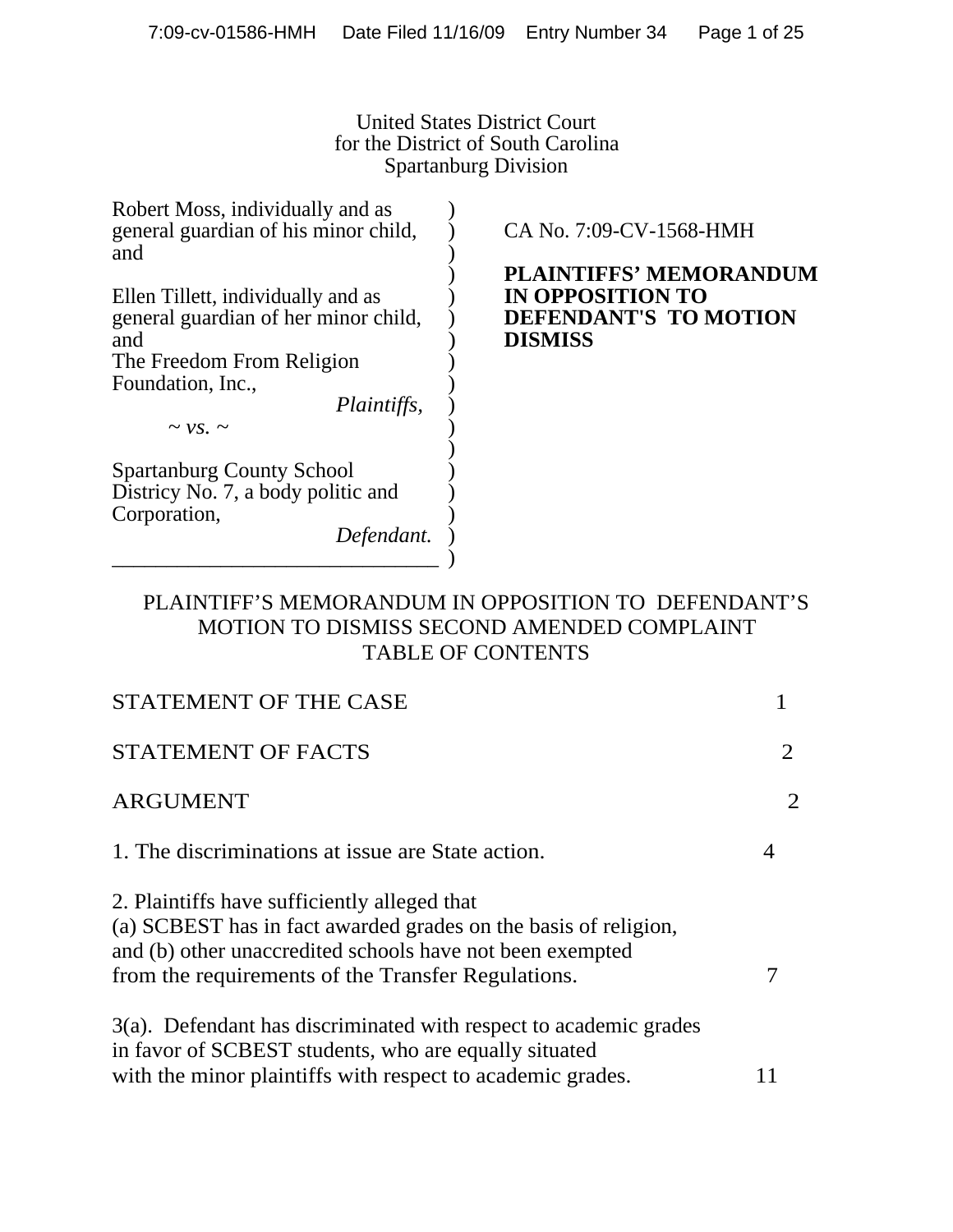| 3(b). SCBEST is equally situated with other entities<br>subject to the legitimate application of the Transfer Regulations,<br>and Plaintiffs have standing to pursue this Equal Protection claim. | 12 |
|---------------------------------------------------------------------------------------------------------------------------------------------------------------------------------------------------|----|
| 4. Defendants' actions are to be subjected to strict scrutiny<br>and defendant offers no compelling justification for them.                                                                       | 15 |
| 5. Defendant's asserted interest is overbroad.<br>Appropriately narrowed, it is not a legitimate interest.                                                                                        | 17 |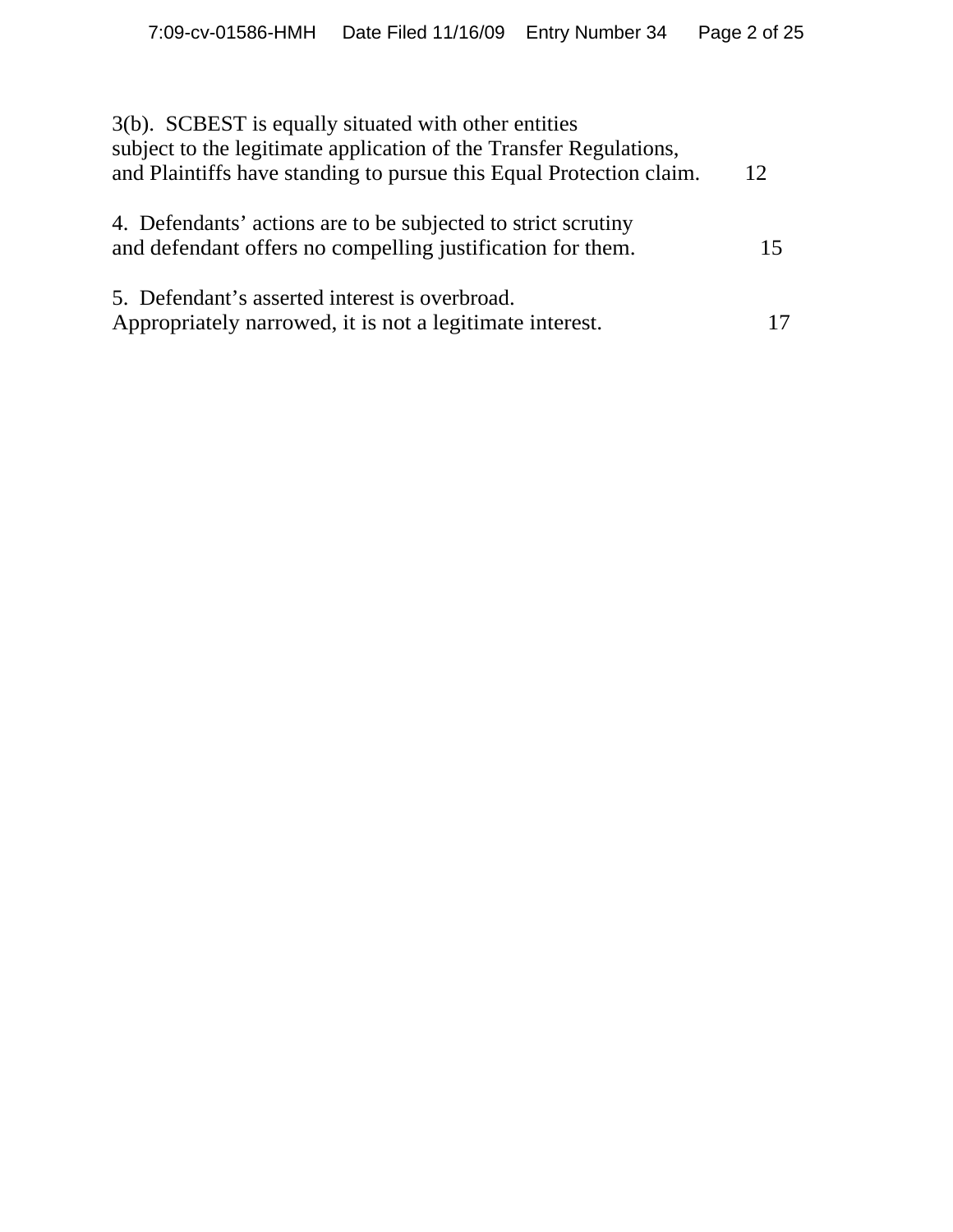# TABLE OF AUTHORITIES

| Ashcroft v. Iqbal, ___ U.S. ____, 129 S.Ct. 1939,<br>173 L.Ed. 2d 868 (2009)                                    | 7, 9, 10  |
|-----------------------------------------------------------------------------------------------------------------|-----------|
| Burton v. Wilmington Parking Authority, 365 U.S. 715,<br>81 S.Ct. 856, 6 L.Ed. 2d 45 (1961)                     | 5         |
| Cleburne v. Cleburne Living Ctr., 473 U.S. 432, 439,<br>105 S.Ct. 3249, 87 L.Ed. 2d 313 (1985)                  | 3, 13, 17 |
| Corporation of Presiding Bishop v. Amos, 483 U.S. 327,<br>107 S.Ct. 2682, 97 L.Ed. 2d 273 (1987)                | 18        |
| Duke Power Co. v. Carolina Environmental Study Group,<br>438 U.S. 59, 72, 98 S.Ct. 2620, 57 L.Ed. 2d 595 (1978) | 8         |
| Epperson v. Arkansas, 393 U.S. 97, 103-07, 89 S.Ct. 266,<br>21 L.Ed. 2d 228 (1968)                              | 12, 16    |
| Gladstone Realtors v. Village of Bellwood, 441 U.S. 91,<br>99 S.Ct. 1601, 60 L.Ed. 2d 66 (1979)                 | 14        |
| Larkin v. Grendel's Den, 459 U.S. 116, 103 S.Ct. 505,<br>74 L.Ed. 2d 297 (1982)                                 | 7         |
| Marsh v. Alabama, 326 U.S. 501, 66 S.Ct. 276,<br>90 L.Ed. 265 (1946)                                            | 5         |
| Purdy & Fitzpatrick v. State, 79 Cal. Rptr. 77,<br>456 P. 2d 645 (Cal. Sup. Ct. 1969)                           | 11        |
| San Antonio Indep. Sch. Dist. v. Rodriguez, 411 U.S. 1,<br>93 S.Ct. 1278, 36 L.Ed. 2d 16 (1973)                 | 3         |
| Scheuer v. Rhodes, 416 U.S. 232, 236, 94 S.Ct. 1683,<br>40 L.Ed. 2d 90 (1974)                                   | 9         |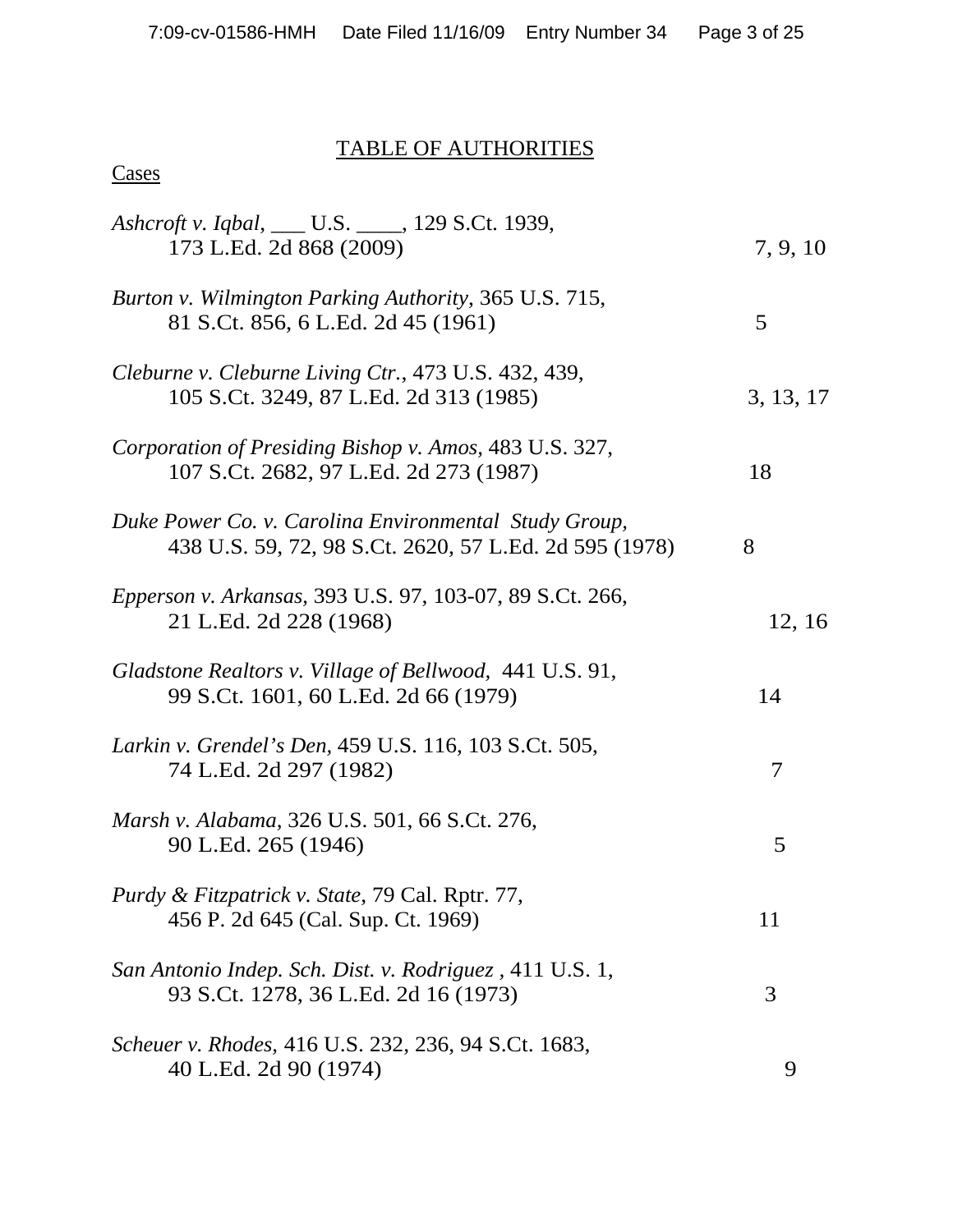| School Dist. of Abington Twp. v. Schempp, 374 U.S. 203,<br>83 S.Ct. 1560, 10 L.Ed. 2d 844 (1963)<br>12, 16 | 5, 6,          |
|------------------------------------------------------------------------------------------------------------|----------------|
| <i>Smith v. Smith, 523 F.2d 121, 124 (4th Cir. 1975)</i>                                                   | 17             |
| Zorach v. Clauson, 343 U.S. 306, 72 S.Ct. 679,<br>96 L.Ed. 954 (1952)                                      | 2, 17          |
| <b>Constitutional Provisions</b>                                                                           |                |
| U.S. CONST, Amndt I.                                                                                       | $\overline{4}$ |
| U.S. CONST., Amndt. XIV, cl. 1                                                                             | passim         |
| <b>Statutes</b>                                                                                            |                |
| 42 U.S.C. 1983<br>$\overline{4}$                                                                           |                |
| 42 U.S.C 3612                                                                                              | 14             |
|                                                                                                            |                |
| <b>Rules</b>                                                                                               |                |
| <i>Fed. R. Civ. P.</i> $12(b)(1)$                                                                          | 1, 2, 14       |
| <i>Fed. R. Civ. P.</i> 12(b)(6)                                                                            | 1              |
| <i>Fed. R. Civ. P.</i> $15(a)$                                                                             | $\mathbf{1}$   |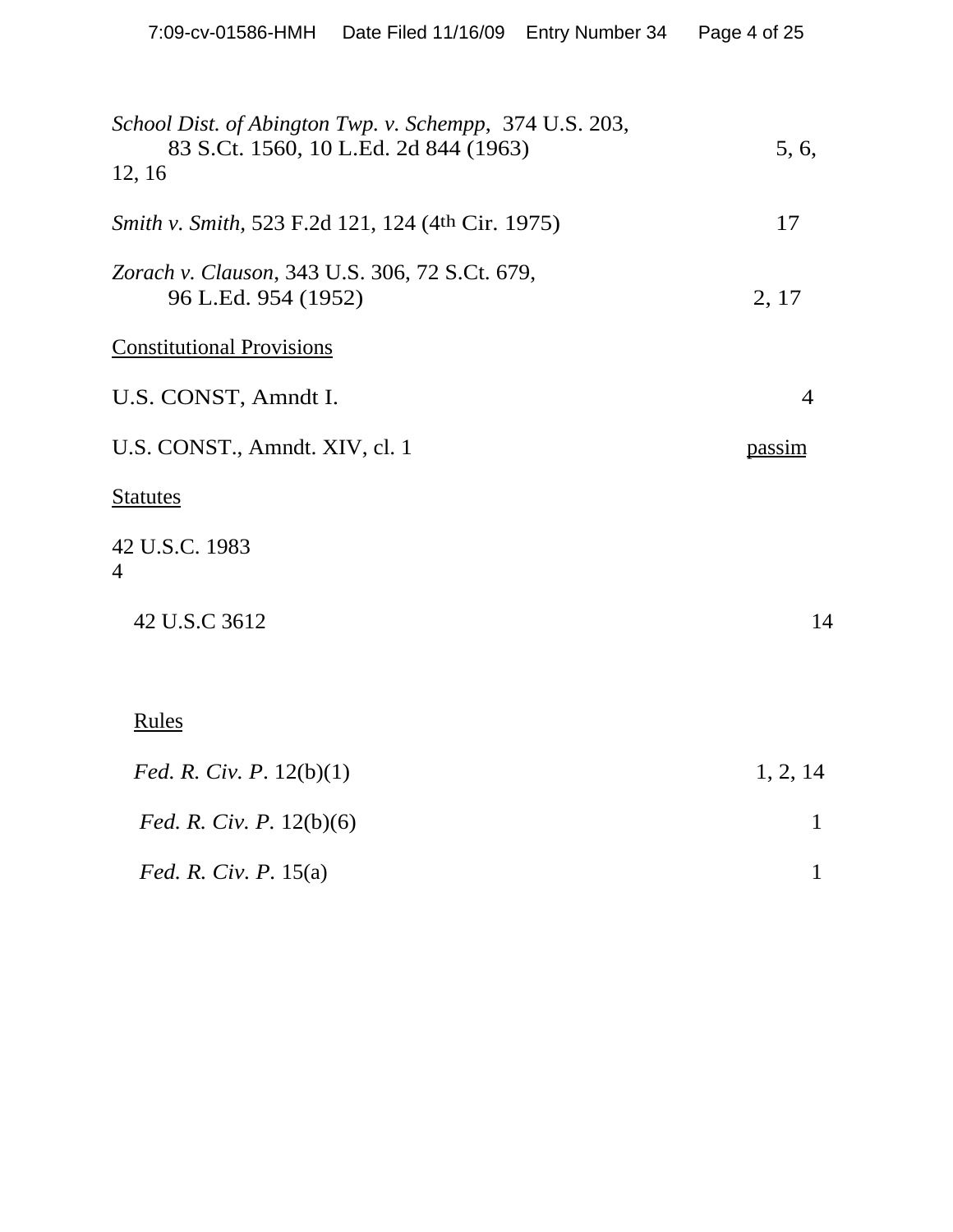#### **STATEMENT OF THE CASE**

The Complaint was filed on June 16, 2009. Dkt. 1. It pleaded that defendant had violated the Establishment Clause of the United States Constitution by granting academic grades for released time religious education. On August 31, 2009, defendant moved to dismiss pursuant to *Fed. R. Civ. P*. 12(b)(1) for lack of standing and pursuant to *Fed. R. Civ. P.* 12(b)(6) for failure to state a claim. Dkt. 19. On September 17 plaintiffs filed a First Amended Complaint as of right under *Fed. R. Civ. P.* 15(a). Dkt. 24. On September 21 plaintiffs moved for leave to file and serve a Second Amended Complaint. Dkt. 25. This motion was allowed by the Court on September 24. Dkt. 26. The Second Amended Complaint was filed on September 30. Dkt. 27. The First and Second Amended Complaints brought forward the Establishment Clause claim and added an Equal Protection claim.

On October 1 the Court ordered that the case would be dismissed for failure to prosecute unless plaintiffs responded within ten days to the motion to dismiss the Complaint. Dkt. 29. On October 10 plaintiffs responded with their Memorandum in Opposition, dkt. 30, addressing the Establishment Clause claim as presented in the Complaint and in the two amended Complaints, but not addressing the Equal Protection Claim because there had been no motion to dismiss it. Defendant filed its Reply Memorandum, dkt. 32, on the same basis,

1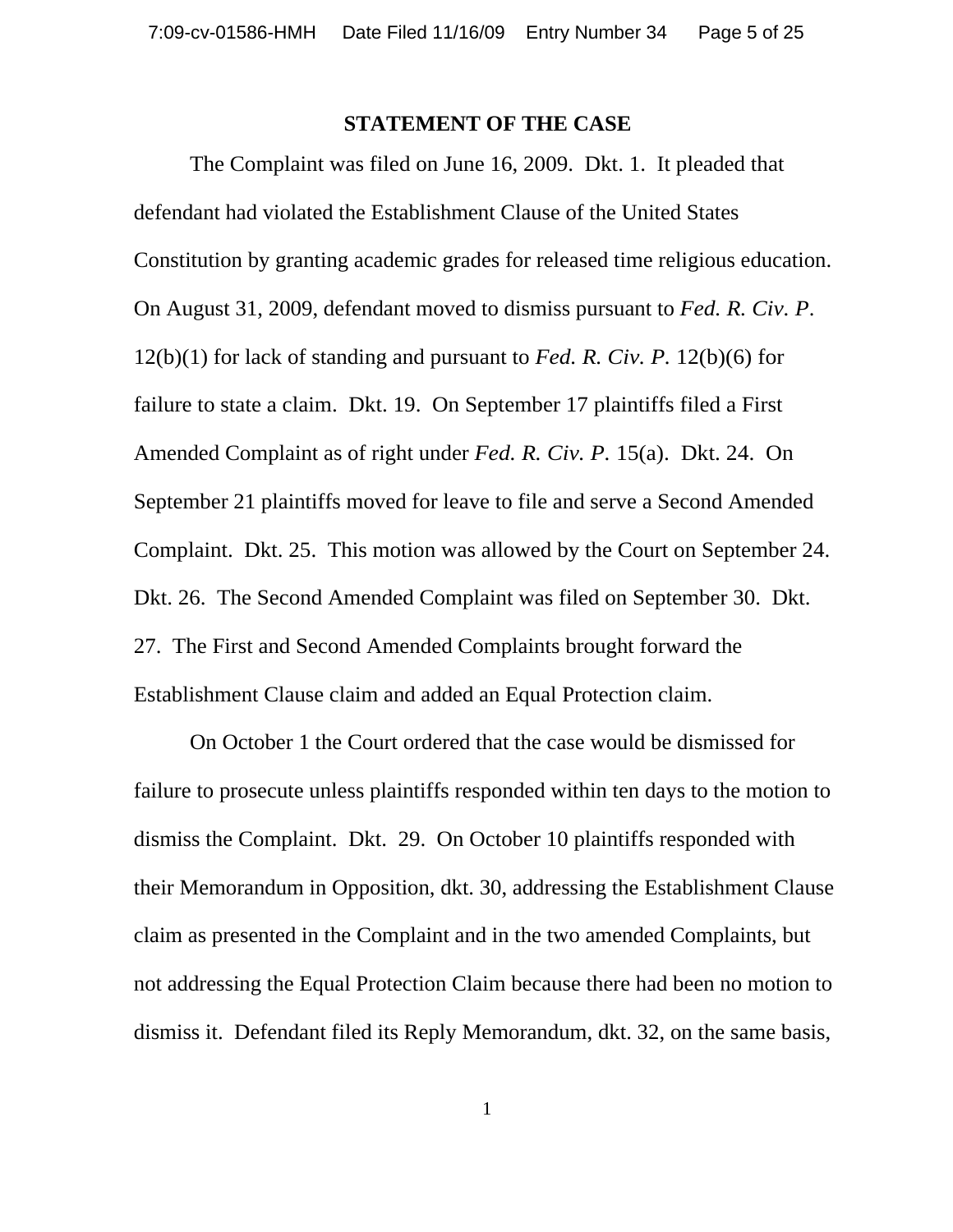addressing the allegations of all the Complaints as they applied to the Establishment Clause claim but not addressing the Equal Protection Claim. Defendant then moved to dismiss the Equal Protection Claim pursuant to *Fed. R. Civ. P.* 12(b)(6) and filed its Memorandum in Support ("Mem. Supp."). Dkt. 33.  $<sup>1</sup>$  Plaintiffs now respectfully file this Memorandum in Opposition.</sup>

#### **STATEMENT OF FACTS**

The pertinent facts are alleged in the Second Amended Complaint, which is incorporated by reference. Pertinent portions will be quoted in the Argument.

#### **ARGUMENT**

Released time religious instruction as such is constitutional, *Zorach v. Clauson*, 343 U.S. 306, 72 S.Ct. 679, 96 L.Ed. 954 (1952). Plaintiffs claim that additionally giving academic credit for it violates the Establishment Clause.

Within the set of facts that shows defendant's violation of the Establishment Clause are two actions of defendant which independently violate the Equal Protection Clause. These actions are (1) defendant's "allowing SCBEST to discriminate among students for religious reasons by adjusting their

<sup>1</sup> Defendant has not formally moved to dismiss the Establishment Clause claim of the Second Amended Complaint. But, defendant's Reply Memorandum, dkt. 32, briefs its opposition to the Establishment Clause claim as stated in the Second Amended Complaint and is in effect a motion to dismiss it.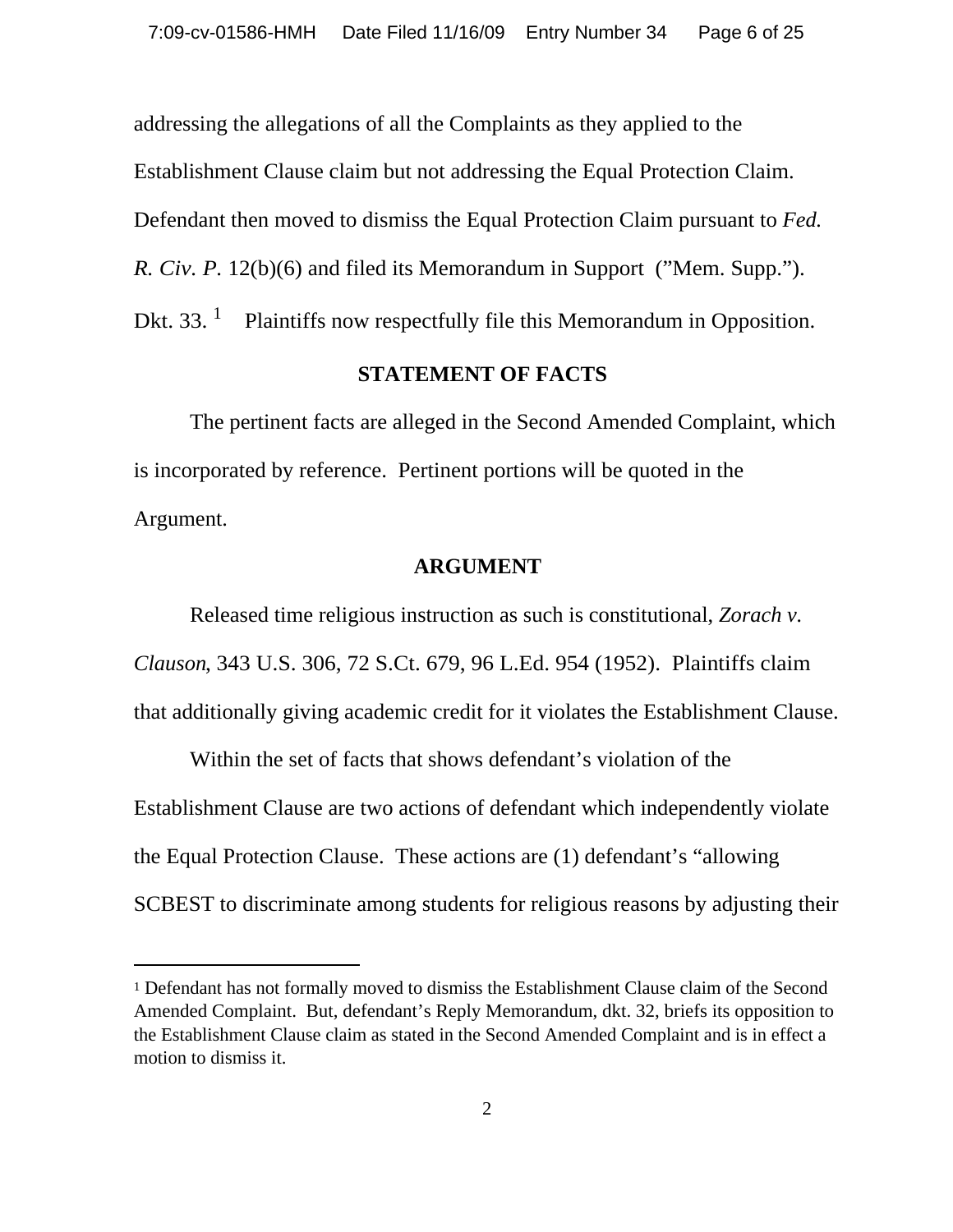academic grade based on SCBEST's perception of the student's religious status or progress or lack thereof," and (2) defendant's "not allowing unaccredited schools other than SCBEST to have their grades transferred as coming from an accredited private school." Second Amended Complaint ¶ 43.

The Equal Protection Clause provides: "…nor shall any State . . . deny to any person within its jurisdiction the equal protection of the laws." U.S. CONST., Amndt. XIV, cl. 1. The constitutional text is "essentially a direction that all persons similarly situated should be treated alike." *Cleburne v. Cleburne Living Ctr.*, 473 U.S. 432, 439, 105 S.Ct. 3249, 87 L.Ed. 2d 313 (1985). The standard for judging whether like treatment has been given varies with the classification. Those classifications which impinge on fundamental rights or suspect classes may be justified only by a compelling governmental interest. *San Antonio Indep. Sch. Dist. v. Rodriguez ,* 411 U.S. 1, 93 S.Ct. 1278, 36 L.Ed. 2d 16 (1973). Other classifications need only be shown to be rationally related to permissible governmental objectives. *Cleburne v. Cleburne Living Ctr.*, *supra,* 473 U.S. at 440.

Defendant argues that plaintiffs have failed to state an Equal Protection claim because they have not adequately shown (1) that there has been State action,  $2(2)(a)$  that (a) SCBEST has awarded academic grades on the basis of

<sup>2</sup> Defendant's Argument I.B.2., Mem. Supp. at 6.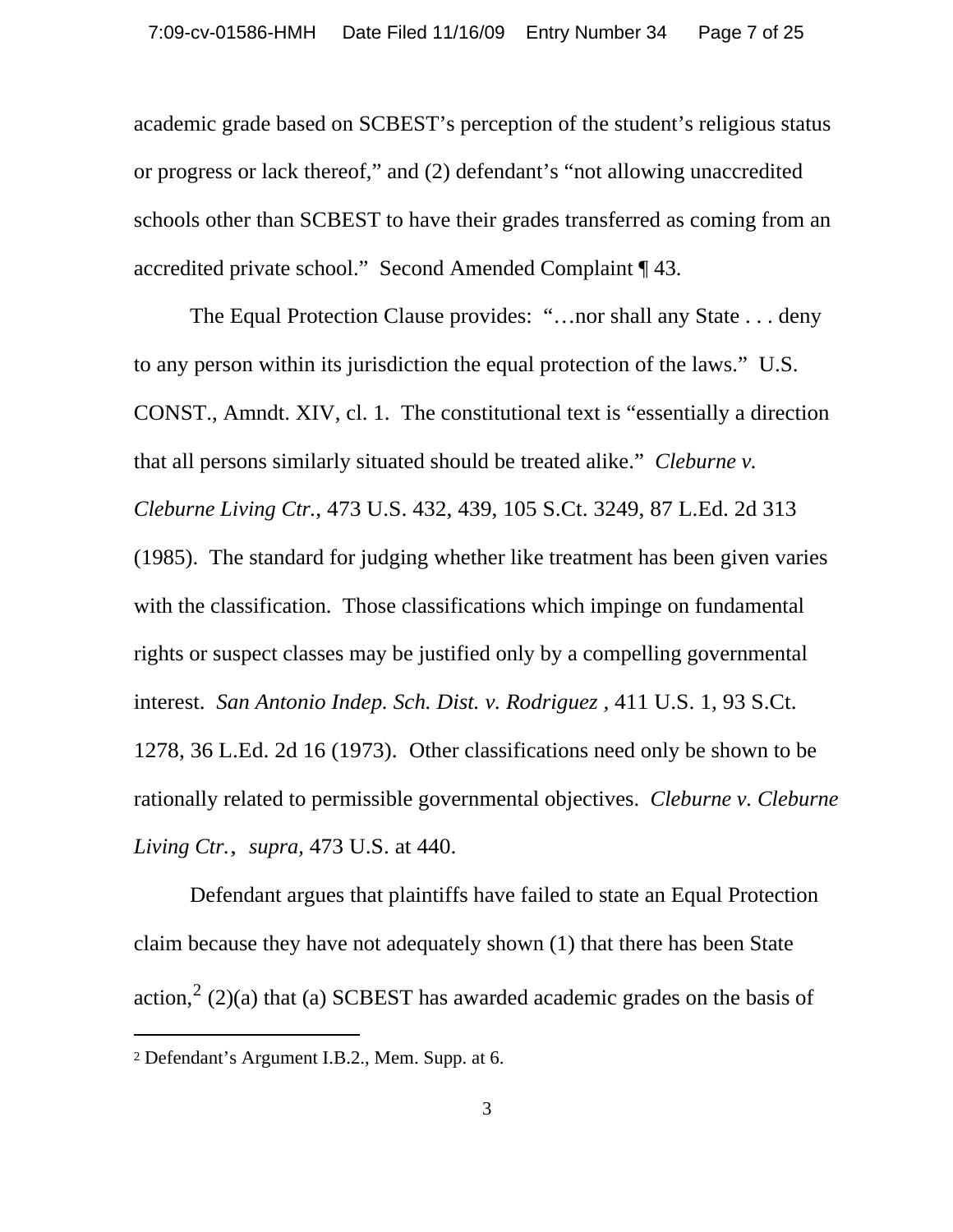religion, or (2)(b) that other unaccredited schools have not been exempted from the requirements of the Transfer Regulations,  $3(3)$  that plaintiffs are similarly situated with respect to the alleged discriminations,  $4(4)$  that the classifications at issue do not impinge on a fundamental right,<sup>5</sup> and (5) that these classifications do not have a rational basis.  $6$  None of these positions is well taken.

#### **1 The discriminations at issue are State action.**

This is an action pursuant to 42 U.S.C. 1983. Plaintiffs need only show State action under color of law.

## 2 The awarding of grades on a religious basis

Plaintiffs' first Equal Protection claim is that defendant allows SCBEST to discriminate in academic grades on the basis of religion by delegating its academic grading authority to SCBEST, Second Amended

<sup>3</sup> Defendant's Argument I.A., Mem. Supp. at 2.

<sup>4</sup> Defendant's Argument I.B.1., Mem. Supp. at 5.

<sup>5</sup> Defendant's Argument I.C., Mem. Supp. at 6.

<sup>6</sup> Defendant's Argument I.D., Mem. Supp. at 8.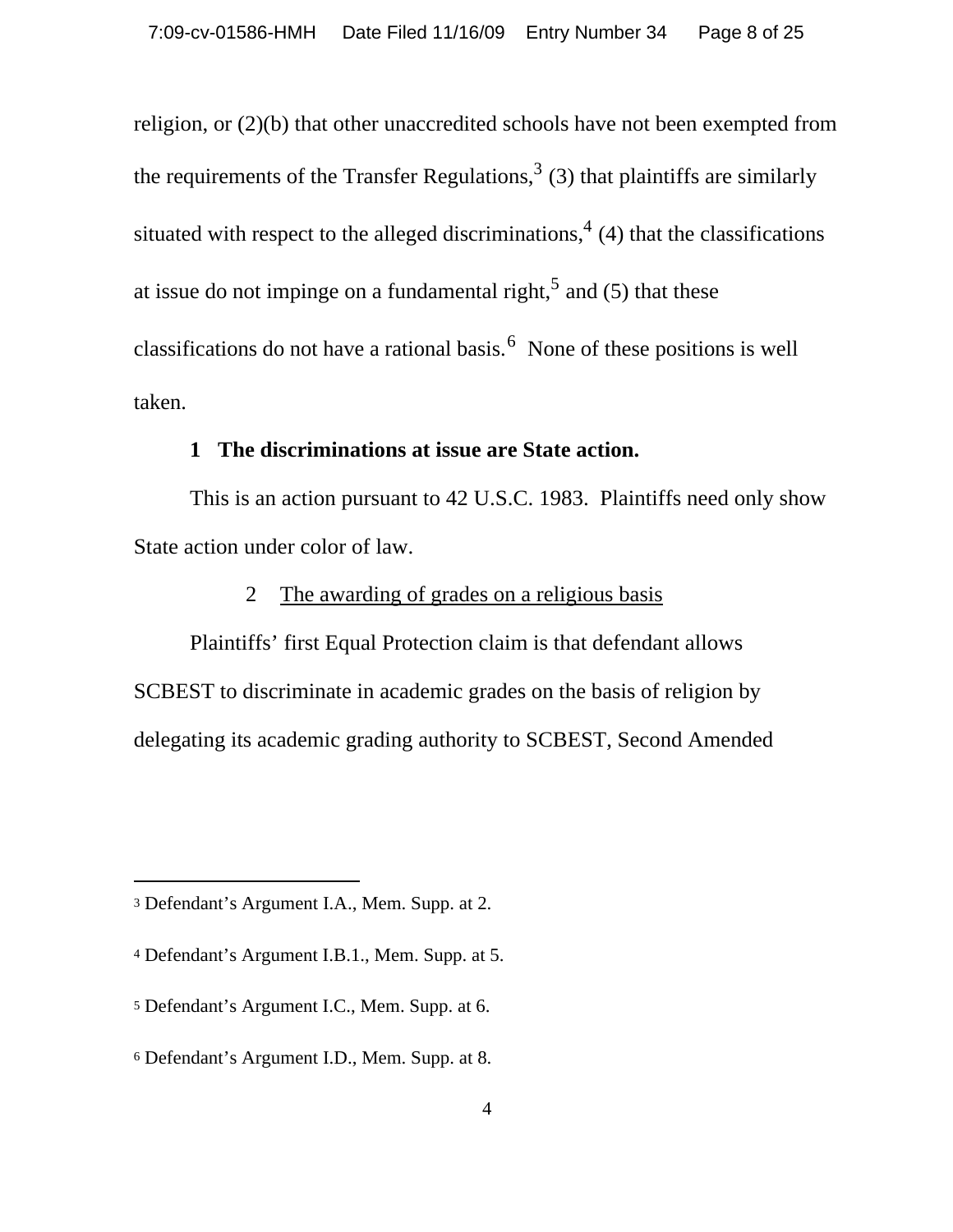Complaint,  $\P 27<sup>7</sup>$  and then accepting this grade without question, *id*.  $\P 36(a)$ <sup>8</sup> Defendant, a school district, is a State actor. *School Dist. of Abington Twp. v. Schempp*, 374 U.S. 203, 225, 83 S.Ct. 1560, 10 L.Ed. 2d 844 (1963). A delegation of authority and the acceptance of a grade by a State actor are State action.

Two other theories of State action are also well pleaded.

First, the actions of SCBEST are State action because defendant has delegated a public function to SCBEST. Granting a public school academic grade is a public function. When a public function is granted to a private entity, exercise of the public function by the private entity is State action. *Marsh v. Alabama,* 326 U.S. 501, 66 S.Ct. 276, 90 L.Ed. 265 (1946).

Second, the arrangement between defendant and SCBEST is so symbiotic and mutually interdependent that they are in effect joint venturers in the enterprise of administering public school grades. *Burton v. Wilmington Parking Authority*, 365 U.S. 715, 81 S.Ct. 856, 6 L.Ed. 2d 45 (1961). The

 <sup>&</sup>quot;27. Defendant has delegated to SCBEST the power to perform the governmental function of granting public school grades."

 $\frac{8}{36}$ ...(a) the grades submitted by Oakbrook to defendant are treated by defendant as coming from Oakbrook and not from SCBEST and without further inquiry they are entered upon the student's official transcript and credited as satisfying an elective requirement and used to compute grade point averages. . ."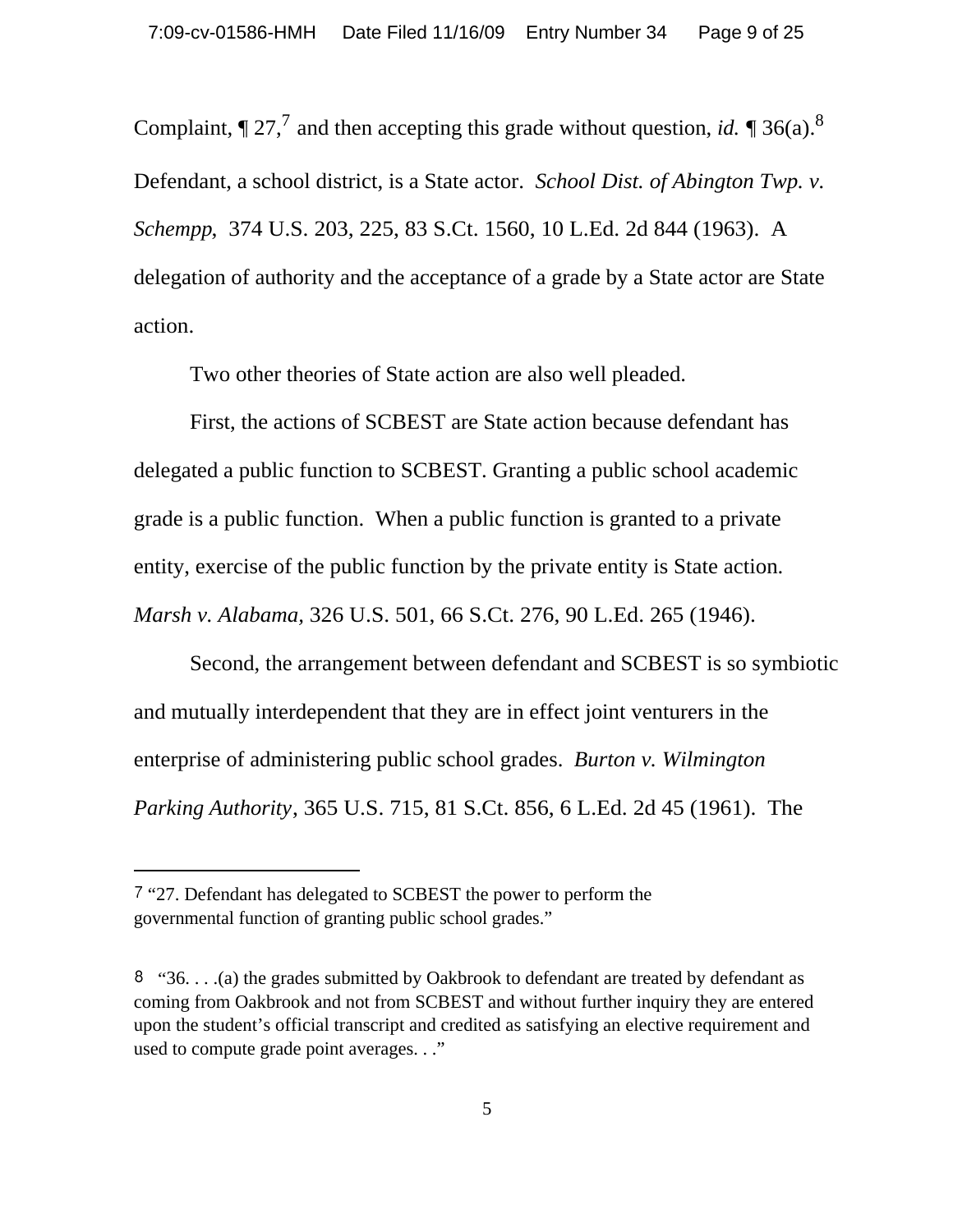Second Amended Complaint alleges that defendant aided SCBEST in sending its solicitation letter,  $\P$  9(a);<sup>9</sup> that defendant and SCBEST and Oakbrook Preparatory School agreed to report SCBEST grades as Oakbrook grades and defendant accepts them as such without question,  $\P$  36(a);<sup>10</sup> and that defendant has substantially aided SCBEST in the fulfillment of its religious mission, ¶  $38.<sup>11</sup>$  This alleges a joint venture in which SCBEST controls the award of certain public school grades.

#### 3 Allowing SCBEST to evade the Transfer Regulations

Plaintiffs' second Equal Protection claim is that defendant has, by

exempting SCBEST from controlling law, allowed it but not other unaccredited

 $9 \cdot 9$ . . .(a) Prior to the enactment of the Policy each parent plaintiff received through the mails and shared with his or her minor child a letter . . . from Spartanburg County Bible Education in School Time (SCBEST), a private religious organization which had been selected by defendant and whose selection was later ratified by defendant and which now offers the sectarian, evangelical and proselytizing religious released time religious education course implemented by Defendant. Upon information and belief Defendant supplied SCBEST with the names and addresses of all rising tenth, eleventh and twelfth grade students at Spartanburg High School so that this letter could be sent. Upon information and belief defendant knew of and approved the contents of this letter before it was sent. . ."

 <sup>&</sup>quot;36. . . .(a) the grades submitted by Oakbrook to defendant are treated by defendant as coming from Oakbrook and not from SCBEST and without further inquiry they are entered upon the student's official transcript and credited as satisfying an elective requirement and used to compute grade point averages. . ."

<sup>&</sup>lt;sup>11</sup> "38. By its implementation of the Policy defendant has substantially aided SCBEST in the fulfillment of its religious mission."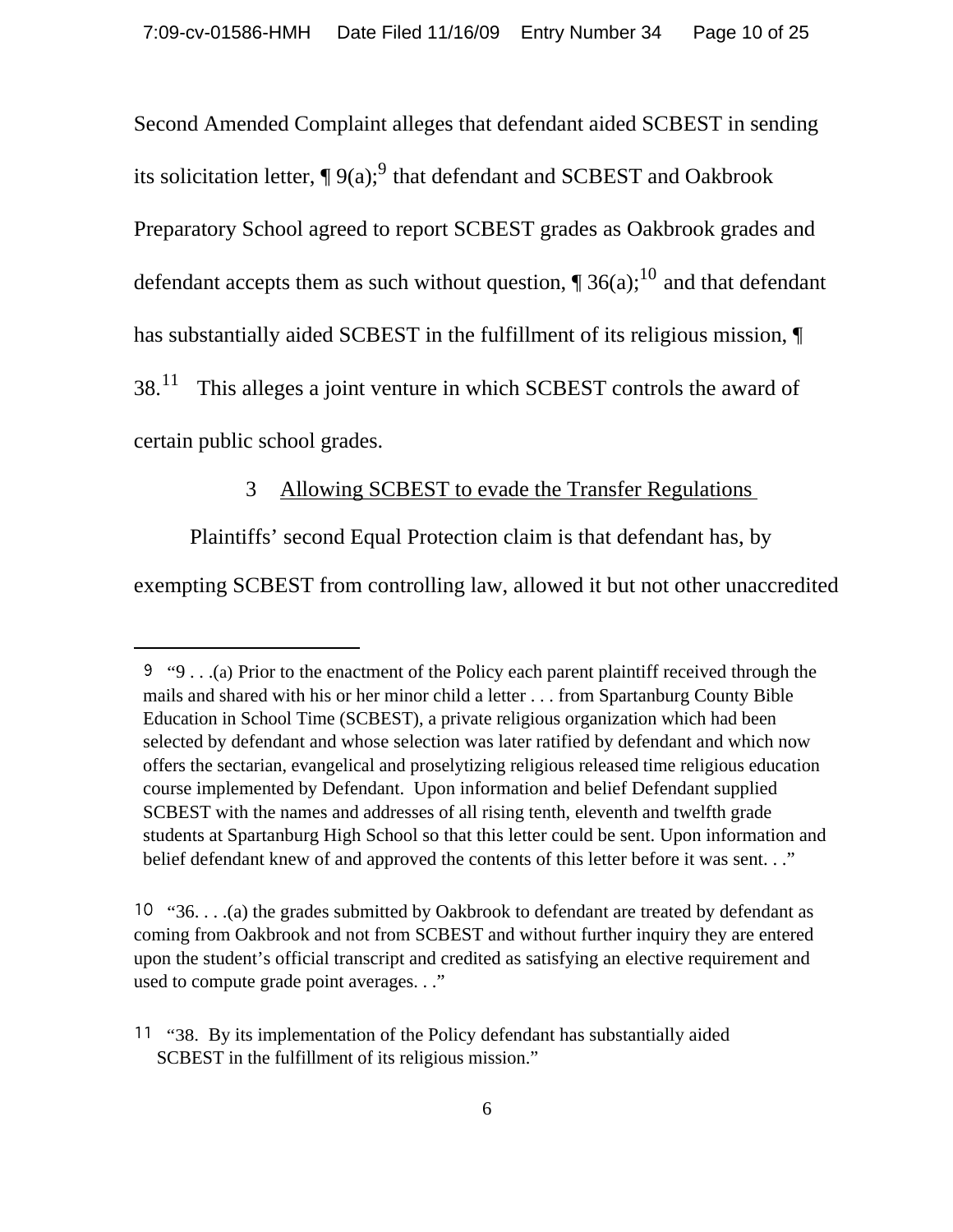schools to have their grades transferred as if coming from an accredited private school. Second Amended Complaint ¶¶ 29-36. This is State action. Defendant itself, a governmental actor, has created and applied the exemption. *School Dist. of Abington Twp. v. Schempp*, *supra,* 374 U.S. at 225.

# **4 Plaintiffs have sufficiently alleged that (a) SCBEST has in fact awarded grades on the basis of religion, and (b) other unaccredited schools have not been exempted from the requirements of the Transfer Regulations.**

In *Ashcroft v. Iqbal*, \_\_\_ U.S. \_\_\_\_, 129 S.Ct. 1939, 173 L.Ed. 2d 868

(2009), the Court held that on a motion to dismiss for failure to state a claim (a) the Court looks at facts, not conclusions; (b) the pleaded facts must state a plausible claim; and (c) a claim is not plausible if it alleges facts equally or more consistent with lawful conduct. Defendant argues that *Iqbal* requires dismissal in this case.

#### 5 The awarding of grades on a religious basis

The only factual omission that defendant alleges in support of its *Iqbal* argument as to this claim is that plaintiffs have failed to allege that SCBEST has in fact awarded grades on the basis of religion. Mem. Supp. at 3.

Plaintiffs dispute that this fact is required to be shown to state a claim.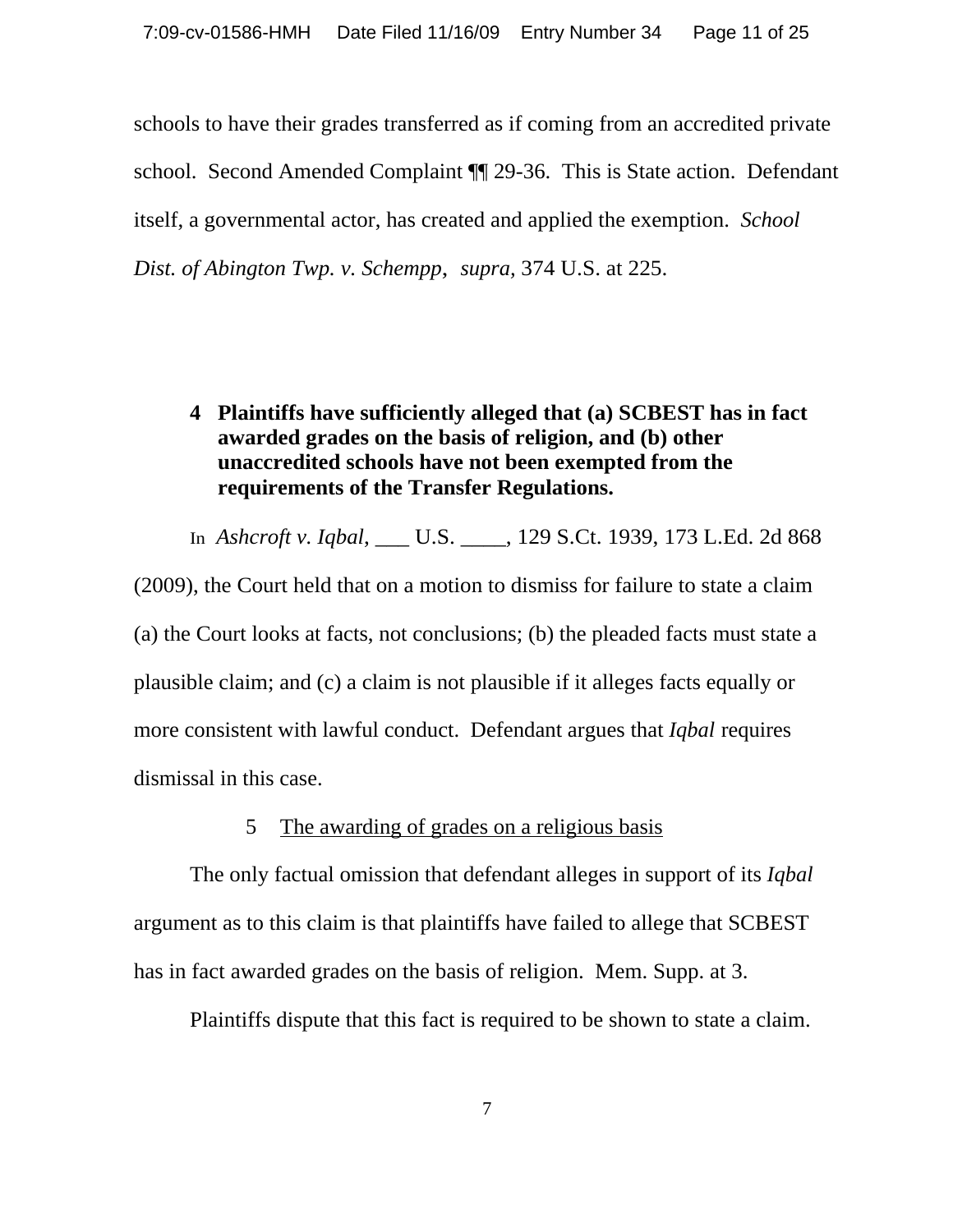Their claim is that defendant has violated the Equal Protection clause, not that SCBEST has done so. It is not required that SCBEST actually discriminate for a claim to be stated against defendant. The allegation that defendant has delegated the power to discriminate to a private entity sufficiently alleges a lack of equal protection. The discrimination need not come to fruition. In *Larkin v. Grendel's Den,* 459 U.S. 116, 103 S.Ct. 505, 74 L.Ed. 2d 297 (1982), the government's donation of a governmental power to a private organization was sufficient for the Court to proceed to decision, without any allegation that the donated power had been exercised. Threatened injury is sufficient for standing. *Duke Power Co. v. Carolina Environmental Study Group,* 438 U.S. 59, 72, 98 S.Ct. 2620, 57 L.Ed. 2d 595 (1978). Plaintiff state a claim that defendant has violated the Equal Protection clause by alleging that defendant has donated a governmental power to a private entity, whether or not the power is exercised.

If though it is required that plaintiffs allege that SCBEST has in fact exercised its power to award grades on the basis of religion, that has been alleged. SCBEST has in fact taught a course that included such objectives as "to teach students to …bear[ ] faithful witness to the Christian Gospel." Second Amended Complaint  $\P$  24(g). The grade in a course that has as its objective the teaching of how to bear faithful religious witness will necessarily reflect how well the teacher perceives that the student has in fact borne such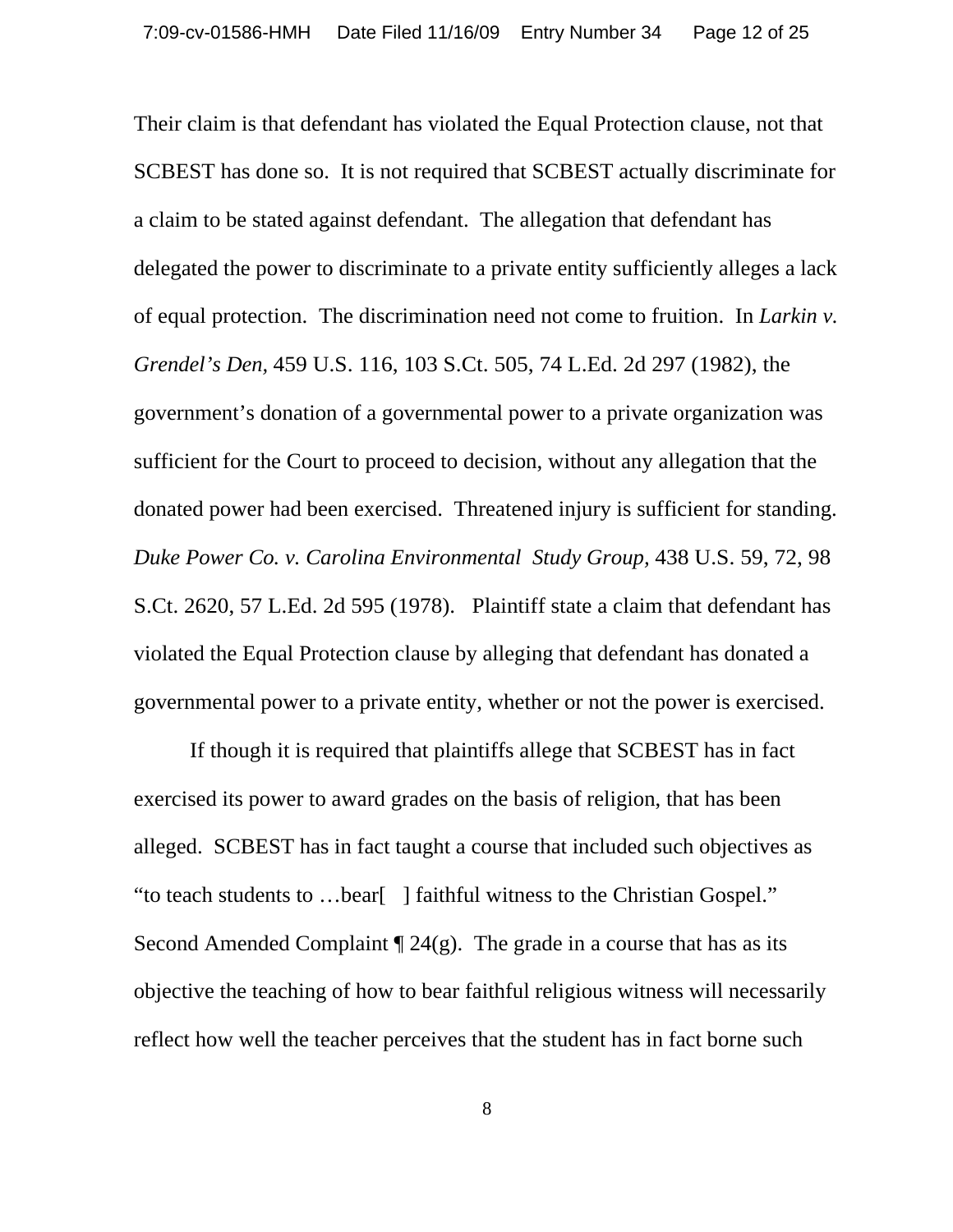witness. This will be a grade given on a religious basis. The grade for a course that has among its objectives "to give the students the opportunity to accept Jesus as their Lord and Saviour," Second Amended Complaint ¶ 24(c), will be a religiously-based grade. SCBEST is not teaching an abstract or historical course about Christian doctrine. It is teaching an evangelical, proselytizing and sectarian course. Students are released from high school for "religious instruction," ¶ 23. They are released for instruction *in* religion, not merely instruction *about* religion. Grades given in "religious instruction" courses are religiously-based grades.

The Court is to construe the facts in the light most favorable to plaintiffs. *Scheuer v. Rhodes,* 416 U.S. 232, 236, 94 S.Ct. 1683, 40 L.Ed. 2d 90 (1974). Applying this standard, plaintiffs have alleged that SCBEST has in fact graded on a religious basis.

In the event that the Court considers that plaintiff's allegation on this matter is insufficient, then plaintiff prays leave to amend to allege that "Defendant expected that SCBEST would grade based on its perception of a student's religious status or progress or lack thereof, it has done so, and defendant knows that it has done so."

# b. Allowing SCBEST to evade the Transfer Regulations

Defendant's second argument under *Iqbal* is that the second Equal

9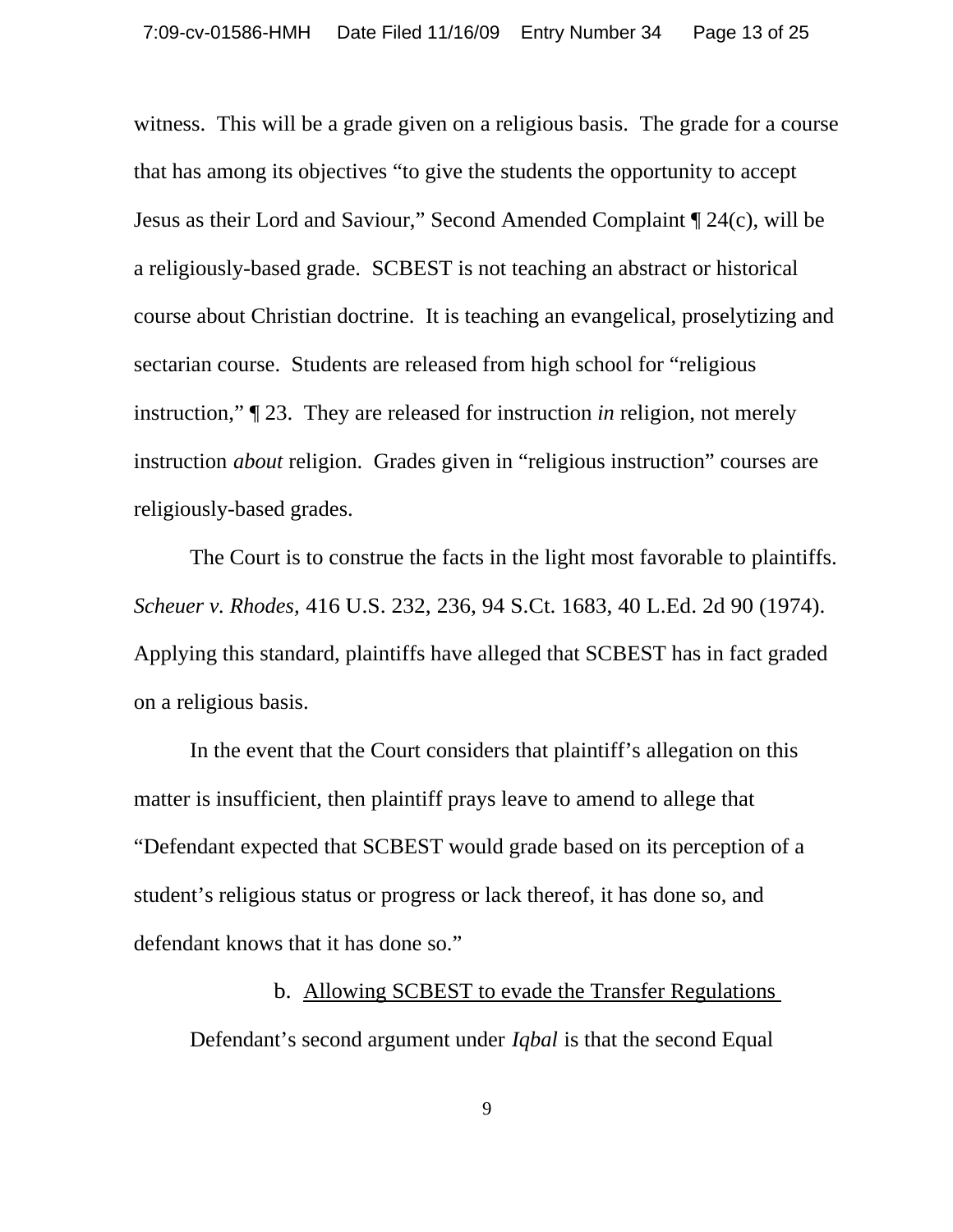Protection claim needs "further factual enhancement," *Iqbal,* 129 S.Ct. at 1949, in order not to be merely a "naked assertion," *id.* Mem. Supp. at 4.

 The Second Amended Complaint pleads that "other unaccredited schools subject to application of Paragraph 3 of the Transfer Regulations are not allowed by defendant to have their grades transferred as coming from an accredited private school,"  $\mathcal{B}$  36(c); pleads that the transferring students must either take proficiency tests or undergo a probationary assignment to demonstrate their proficiency in the subject,  $\P$  29;<sup>12</sup> pleads that the Transfer Regulations are controlling South Carolina law as to whether grades from unaccredited schools may qualify for academic credit on transfer to a public high school,  $\P$  30-32<sup>13</sup>; and states that defendant has allowed SCBEST to evade them but not allowed other unaccredited schools to evade them, ¶¶

<sup>12</sup> "29 . . .3. If a student transfers from a school, which is not accredited, he or she shall be given tests to evaluate prior academic work and/or be given a tentative assignment in classes for a probationary period."

<sup>13 &</sup>quot;30. Defendant is required by South Carolina law to apply the Transfer Regulations when deciding whether to grant academic credit for released time religious education.

 <sup>31.</sup> SCBEST is not an accredited high school within the meaning of the Transfer Regulations.

 <sup>32.</sup> Paragraph 3 of the Transfer Regulations controls the granting of academic credit for public high school grades for the SCBEST course and all other courses taught by unaccredited schools."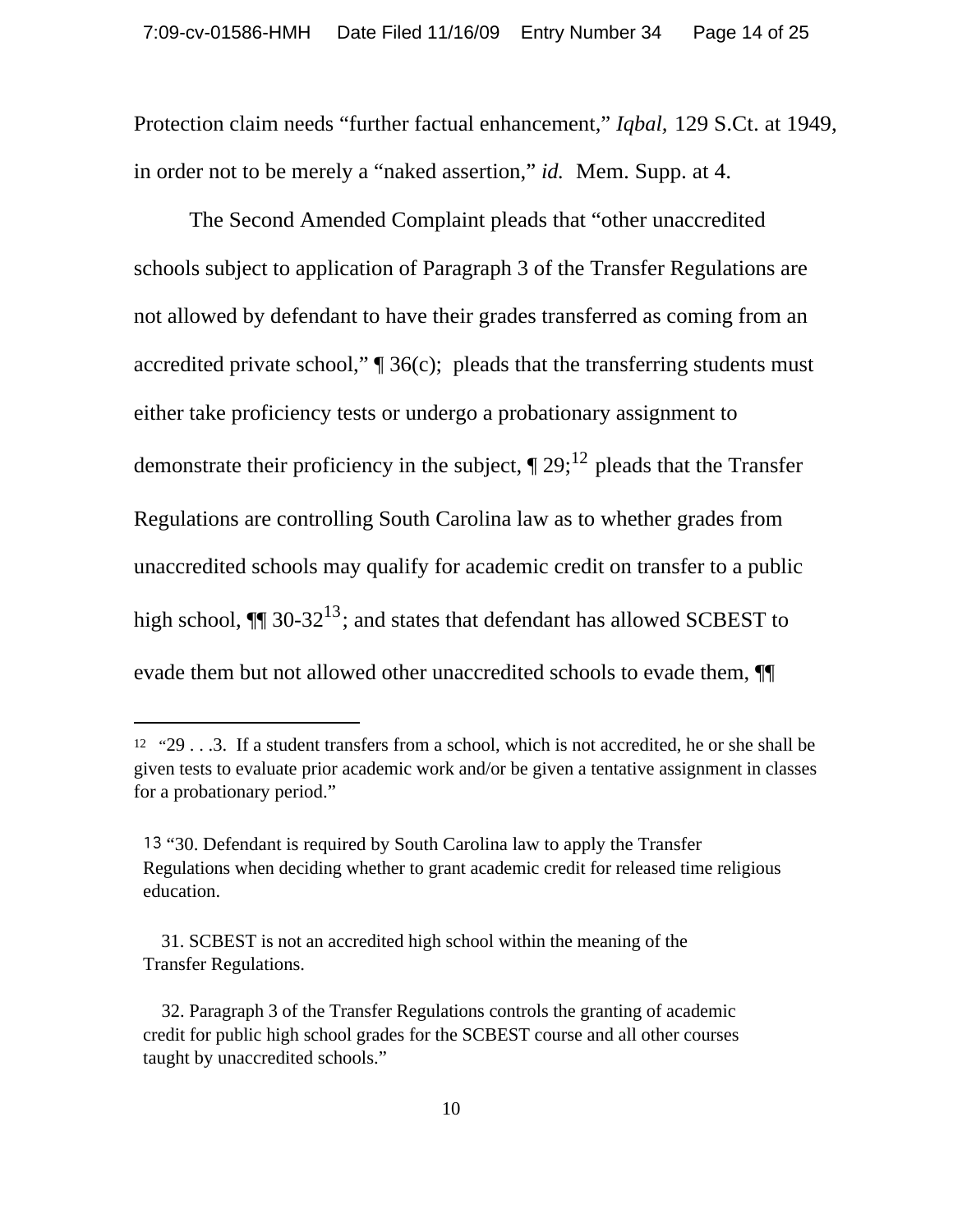$36(c)$ ,  $43.^{14}$  These are statement of fact showing that defendant has waived the Transfer Regulations for the benefit of SCBEST but not for other unaccredited schools. *Iqbal* does not require more. These are plausible statements of fact. Defendant does not make any argument that its action is more consistent with legitimate than unlawful action.

#### **3(a). Defendant has discriminated with respect to academic grades in favor of SCBEST students, who are equally situated with the minor plaintiffs with respect to academic grades.**

Defendant argues that plaintiffs are not similarly situated with respect to SCBEST students and therefore have not stated a claim as to academic grade discrimination. Mem. Supp. at 5-6.

Persons subject to the legitimate application of a law or governmental action are similarly situated with respect to all others who are subject to the same law or governmental action. *Purdy & Fitzpatrick v. State*, 79 Cal. Rptr. 77, 85, 456 P. 2d 645, 653 (Cal. Sup. Ct. 1969) (since aliens are "persons"

<sup>14 &</sup>quot;36 . . .(c) other unaccredited schools subject to application of Paragraph 3 of the Transfer Regulations are not allowed by defendant to have their grades transferred as coming from an accredited private school.

 <sup>43.</sup> Defendant has arbitrarily discriminated between persons similarly situated by allowing SCBEST to discriminate among students for religious reasons by adjusting their academic grade based on SCBEST's perception of the student's religious status or progress or lack thereof, and by not allowing unaccredited schools other than SCBEST to have their grades transferred as coming from an accredited private school."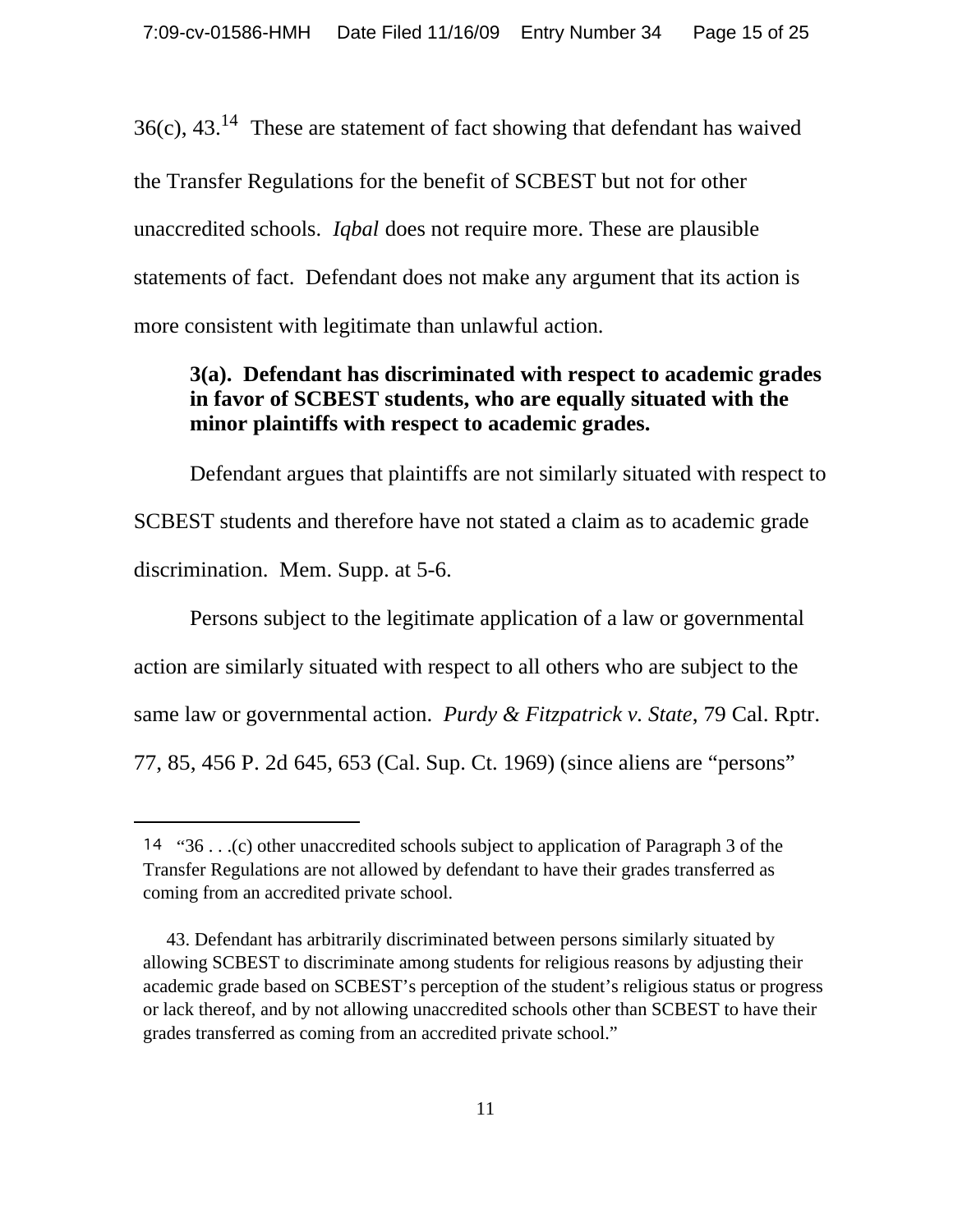within the meaning of the Equal Protection Clause, a law which prohibits the employment of aliens on public works affects persons similarly situated; both citizens and aliens had an equal right to seek to be hired).<sup>15</sup>

Plaintiffs and the SCBEST students have exactly the same relationship to defendant's legitimate grading of students. Each is the recipient of public school grades. Therefore they are similarly situated and may bring an Equal Protection challenge to defendant's implementation of its power to grade.

## **3(b). SCBEST is equally situated with other entities subject to the legitimate application of the Transfer Regulation, and Plaintiffs have standing to pursue this Equal Protection claim.**

The Transfer Regulations, Second Amended Complaint ¶ 29, are the South Carolina law that governs the transfer of academic grades from accredited and unaccredited private schools to public high schools. SCBEST is not an accredited school within the meaning of the Transfer Regulations. *Id.* ¶ 31.<sup>16</sup> Therefore it is subject to the application of  $\P$  3 of the Transfer

<sup>&</sup>lt;sup>15</sup> In accordance with Local Civil Rule  $7.05(a)(4)$  a copy of this opinion is separately furnished.

<sup>&</sup>lt;sup>16</sup> "31. SCBEST is not an accredited high school within the meaning of the Transfer Regulations."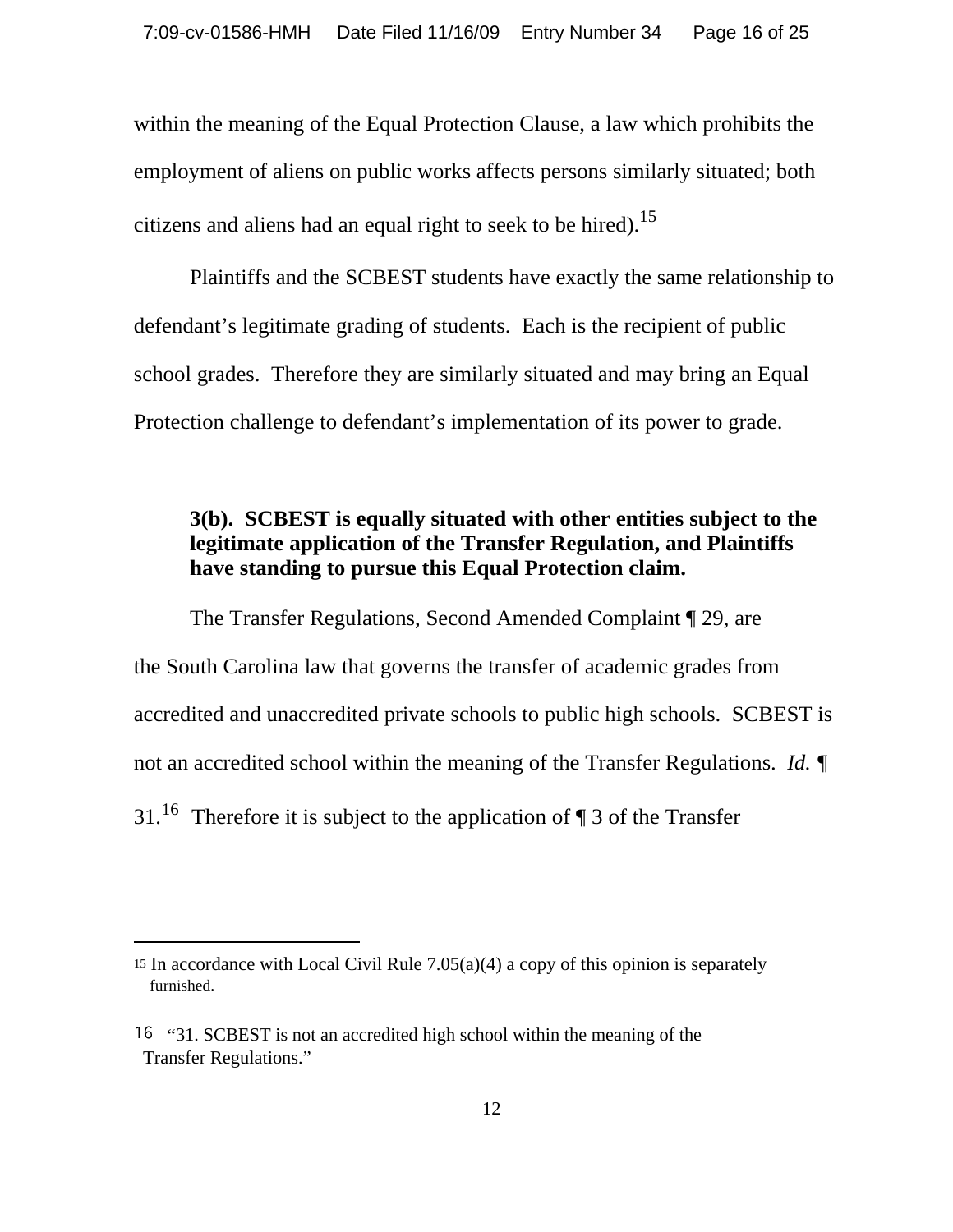Regulations. *Id.*  $\P$  32.<sup>17</sup> Application of the proficiency test or probationary assignment provisions of the Transfer Regulations, *id.* ¶¶ 33, 34,18 would violate the Constitution because the government may neither evaluate the religious content of courses nor offer religious instruction. *School Dist. of Abington Twp. v. Schempp*, *supra,* 374 U.S. at 225; *Epperson v. Arkansas,* 393 U.S. 97, 103-07, 89 S.Ct. 266, 21 L.Ed. 2d 228 (1968). Defendant avoids this constitutional violation only by an evasive fiction that SCBEST grades come from an accredited school. *Id.* ¶ 35.19 Defendant is purposely allowing

 34. The requirement of Paragraph 3 of the Transfer Regulations that the student "be given a tentative assignment in classes for a probationary period" cannot be implemented as to the SCBEST course because no such course may be taught in a public high school."

<sup>&</sup>lt;sup>17</sup> "32. Paragraph 3 of the Transfer Regulations controls the granting of academic credit for public high school grades for the SCBEST course and all other courses taught by unaccredited schools."

<sup>&</sup>lt;sup>18</sup> "33. Application of the requirement of Paragraph 3 of the Transfer Regulations that a student "shall be given tests to evaluate prior academic work" would require defendant to assess the religious content of a released time religious instruction course for which academic transfer credit was sought, in violation of the Establishment Clause of the First Amendment to the United States Constitution.

 <sup>&</sup>quot;35. Defendant and SCBEST and Oakbrook Preparatory School (Oakbrook), a private religious school located in Spartanburg, South Carolina, which is accredited within the meaning of the Transfer Regulations, have arranged for the grade assigned to released time students by SCBEST to be reported to defendant by Oakbrook as if it were an Oakbrook grade. Upon information and belief there is little or no formal or substantive educational connection between Oakbrook Preparatory School and SCBEST."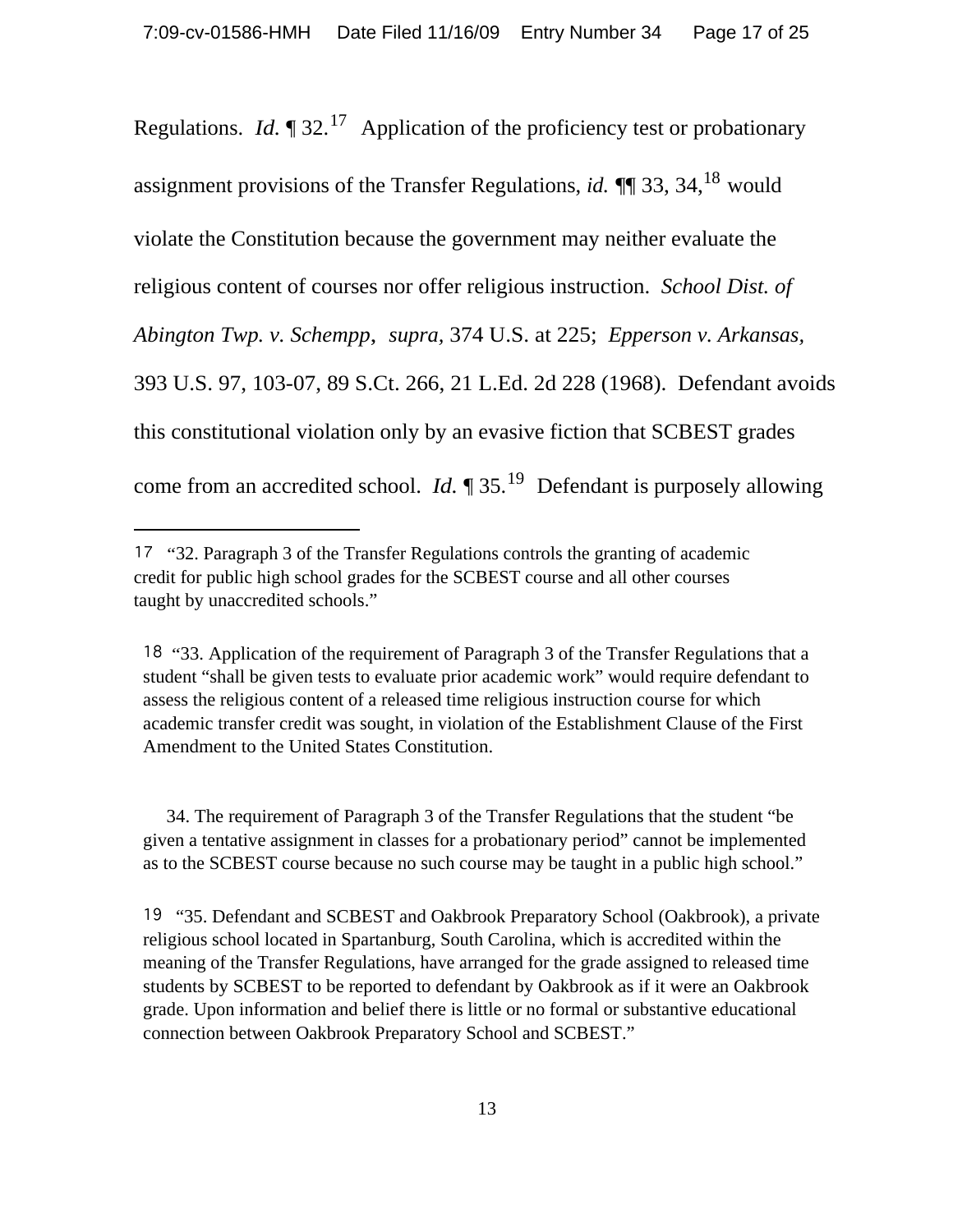SCBEST to evade the Transfer Regulations. *Id.* 1 37.<sup>20</sup> Other unaccredited schools subject to application of Paragraph 3 of the Transfer Regulations are not allowed to have their grades transferred as coming from an accredited private school. *Id.*  $\sqrt{ }$  36(c).<sup>21</sup> These facts show that SCBEST and the other unaccredited schools are similarly situated to each other. Each is equally affected by the legitimate application of the Transfer Regulations.

 The Transfer Regulations have not been directly applied to plaintiffs, but plaintiffs have standing to challenge their unequal application between others. A party with standing<sup>22</sup> may challenge discrimination which implements the harm of which he complains, even though he is not the direct object of the discrimination. It is enough that his interests which the suit seeks

 <sup>&</sup>quot;37. Upon information and belief the arrangement to have the SCBEST grade reported as if it were an Oakbrook grade was made and has been implemented with a purpose to evade, for the purpose of favoring sectarian, evangelical and proselytizing religious release time educational courses, the matters set forth in Paragraphs 29 through 36, above."

 <sup>&</sup>quot;36…(c)other unaccredited schools subject to application of Paragraph 3 of the Transfer Regulations are not allowed by defendant to have their grades transferred as coming from an accredited private school."

<sup>22</sup> Defendant appears to have conceded that plaintiffs have standing to make each of the Equal Protection claims. Defendant's first Motion to Dismiss, dkt. 19, specifically invoked *Fed. R. Civ. P.* 12(b)(1). Its accompanying Memorandum argued standing at length. In contrast, the present Motion to Dismiss, dkt. 33, does not invoke Rule 12(b)(1)and defendant's supporting Memorandum does not discuss standing except as to plaintiff FFRF. Mem. Supp. at n. 2.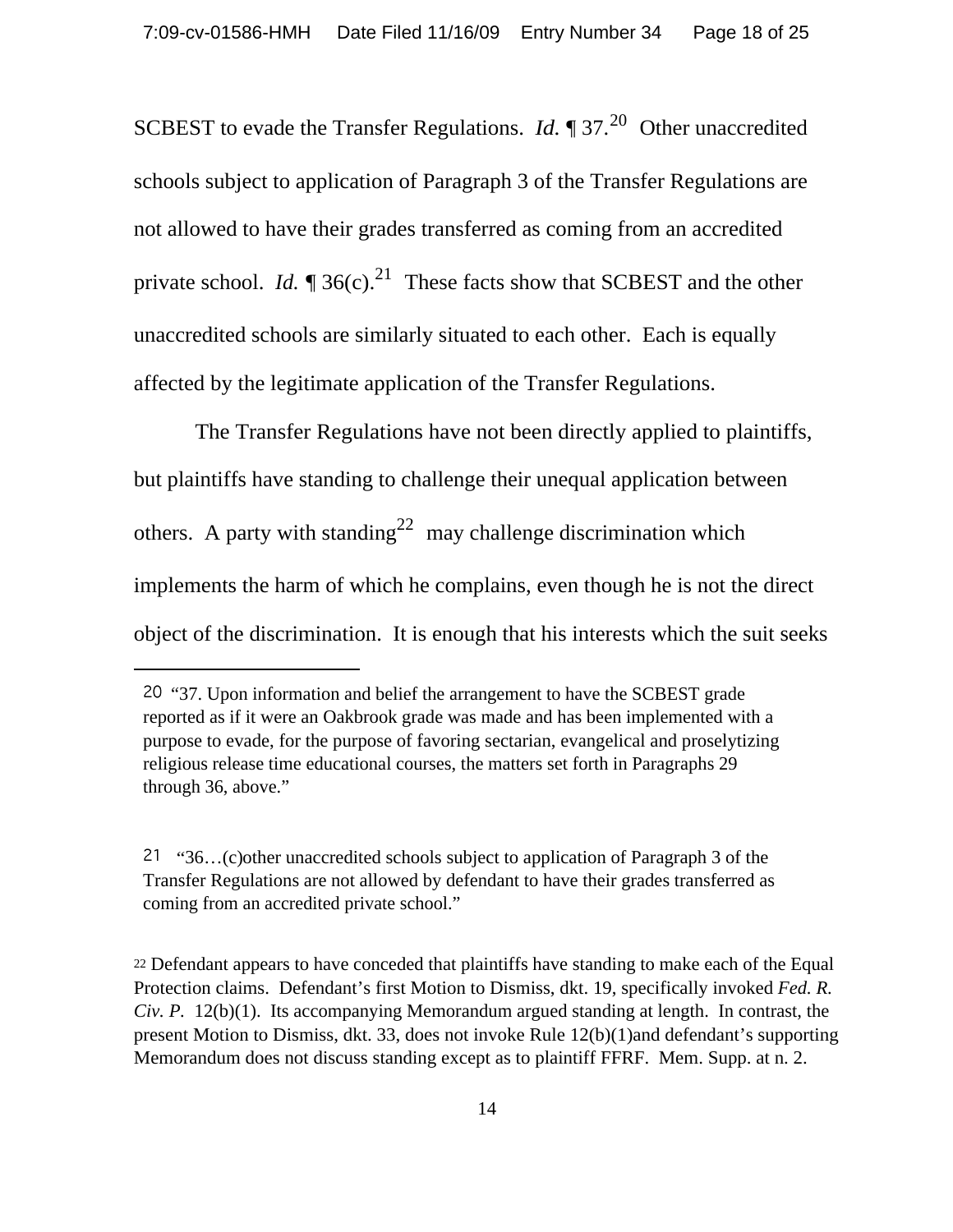to protect are affected by the discrimination. *Gladstone Realtors v. Village of Bellwood,* 441 U.S. 91, 99 S.Ct. 1601, 60 L.Ed. 2d 66 (1979). There it was alleged that realtors had "steered" prospective Negro home buyers away from predominately white areas of the Village in violation of 42 U.S.C 3612. The Village did not claim to be a direct object of the steering, but only that the steering had had the effect of wrongfully manipulating its housing market. The *Gladstone* Court first construed the statute to permit standing as broadly as Article III allowed. 441 U.S. at 108-09. The Court then held that the Village had standing because the sales practices of the realtors had begun to rob it of its racial balance and stability. Plaintiffs have alleged the substantial equivalent: that the exemption of SCBEST from the Transfer Regulations is a part of a plan that allows the granting of academic credit for released time religious education. It is an action of defendant that affects plaintiffs' interests.

# **4. Defendants' actions are to be subjected to strict scrutiny and defendant offers no compelling justification for them.**

Governmental actions that classify on the basis of constitutional rights or a suspect classification or "impinge on" constitutional rights are to be subjected to strict scrutiny and will be sustained only if "suitably tailored to serve a compelling state interest." *Cleburne v. Cleburne Living Ctr., supra,* 473 U.S.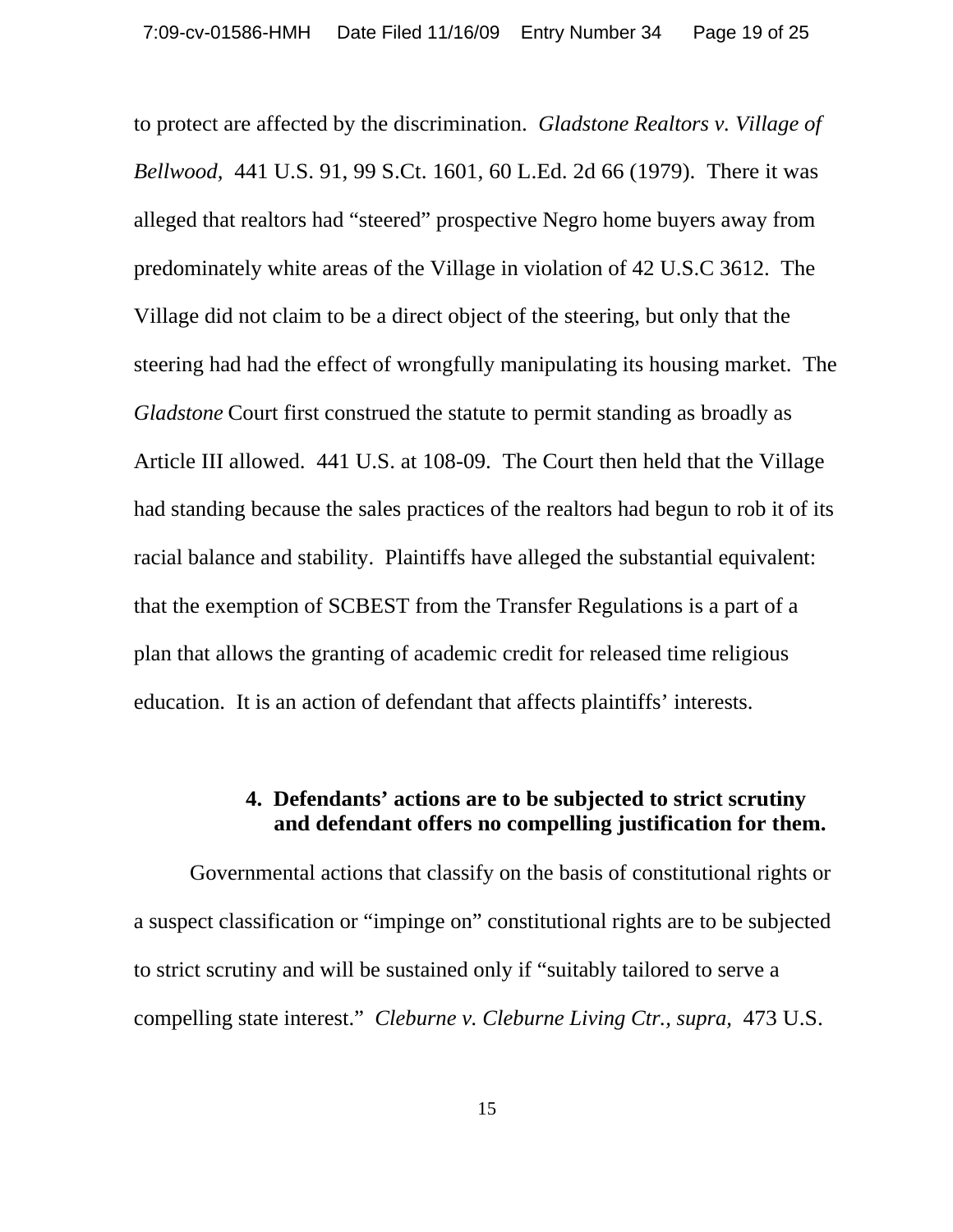at 440.

#### 6 The awarding of grades on a religious basis

Plaintiffs have alleged that defendant has "allow[ed] SCBEST to discriminate among students for religious reasons by adjusting their academic grade based on SCBEST's perception of the student's religious status or progress or lack thereof." Second Amended Complaint ¶ 43. This clearly alleges governmental action that classifies on the basis of or impinges on a constitutional right.

Defendant argues that "the Policy" does not involve a constitutional violation. Plaintiffs do not attack the Policy,  $^{23}$  but only two of its applications. Defendant then argues that its application of the Transfer Regulations does not involve a suspect classification. Mem. Supp. 7. Again at Mem. Supp. 8-9 defendant attacks "the Policy" but never mentions plaintiffs' claim that it has awarded grades on a religious basis. Defendant thus does not appear to dispute that plaintiffs have alleged that defendant's accepting religion-based grades from SCBEST classifies on the basis of and impinges on a constitutional right.

Defendant does not articulate any allegedly compelling interest for its

<sup>23</sup> The "Policy" is defined in the Second Amended Complaint ¶ 23 as the written Policy enacted by defendant,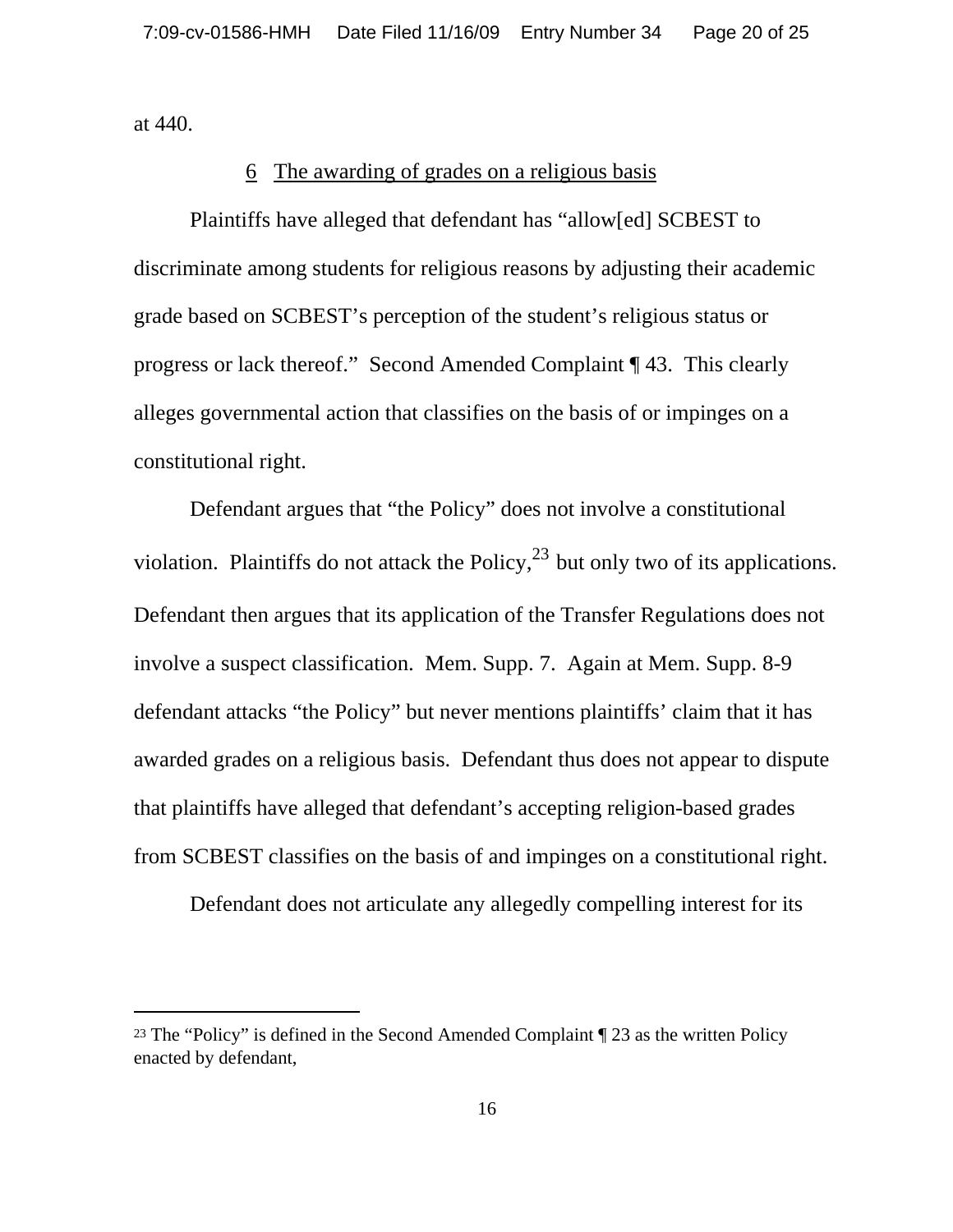acceptance of religion-based grades. $^{24}$ 

#### 7 Allowing SCBEST to evade the Transfer Regulations

Plaintiffs have alleged that allowing SCBEST to evade the Transfer Regulations creates a religious classification and impinges on constitutional rights. ¶¶ 33 and 34 of the Second Amended Complaint allege that neither of the two alternatives of ¶ 3 of the Transfer Regulations may be constitutionally applied to the religiously-based grades awarded by SCBEST. The government may neither evaluate the religious content of courses nor offer religious instruction. *School Dist. of Abington Twp. v. Schempp*, *supra,* 374 U.S. at 225; *Epperson v. Arkansas, supra,* 393 U.S. at 103-07. To avoid this constitutional problem defendant has exempted SCBEST from the application of the Transfer Regulations by setting up a straw man relationship with SCBEST and Oakbrook Preparatory School. This is governmental action that classifies on the basis of and impinges on a constitutional right.

The Transfer Regulations apply to both religious and secular unaccredited schools. The exemption of SCBEST, an unaccredited religious school, is thus a discrimination on the basis of religion.

Defendant has not attempted to state any compelling interest supporting

<sup>24</sup> The State interest that it does articulate is discussed in Section 5, *infra.* It is nowhere argued to be "compelling." Its legitimacy is discussed in Argument 5.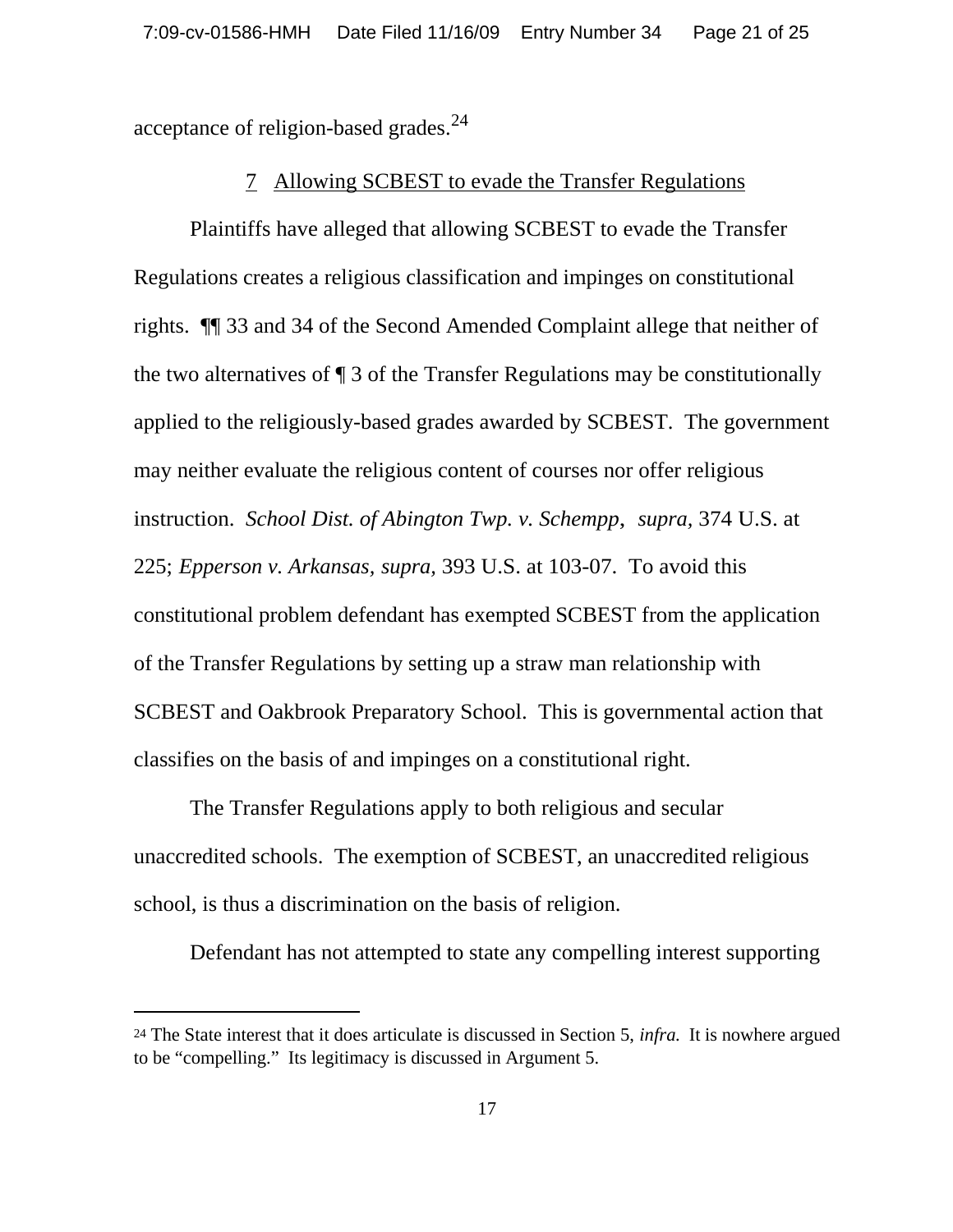this favoritism to a a religious school.

# **5. Defendant's asserted interest is overbroad. Appropriately narrowed, it is not a legitimate interest.**

Defendant has asserted one broad interest: "accommodating the religious exercise of students and parents." Mem. Supp. 8.

Governmental action will be sustained on rational basis review if "the classification [at issue] is rationally related to a legitimate state interest." *Cleburne v. Cleburne Living Ctr., supra*, 473 U.S. at 440. Defendant's articulated interest is so broadly stated that many of its applications would be clearly unconstitutional. It would, for example, justify a law requiring students to pray aloud on bended knee before leaving class. That would be within the scope of its interest as defendant has cast it. That would "accommodate the religious exercise of students." Defendant's articulated interest is not legitimate in its overbroad applications.

As authority for the validity of its asserted interest defendant cites *Smith v. Smith,* 523 F.2d 121, 124 (4th Cir. 1975) and *Zorach v. Clauson*, *supra,* 343 U.S. 306 (1952). Both of these cases dealt with released time for religious education, but without any academic grade being awarded. Their statements of what constituted a legitimate governmental interest are to be read in the light of the facts presented. They do not hold that there is a valid governmental interest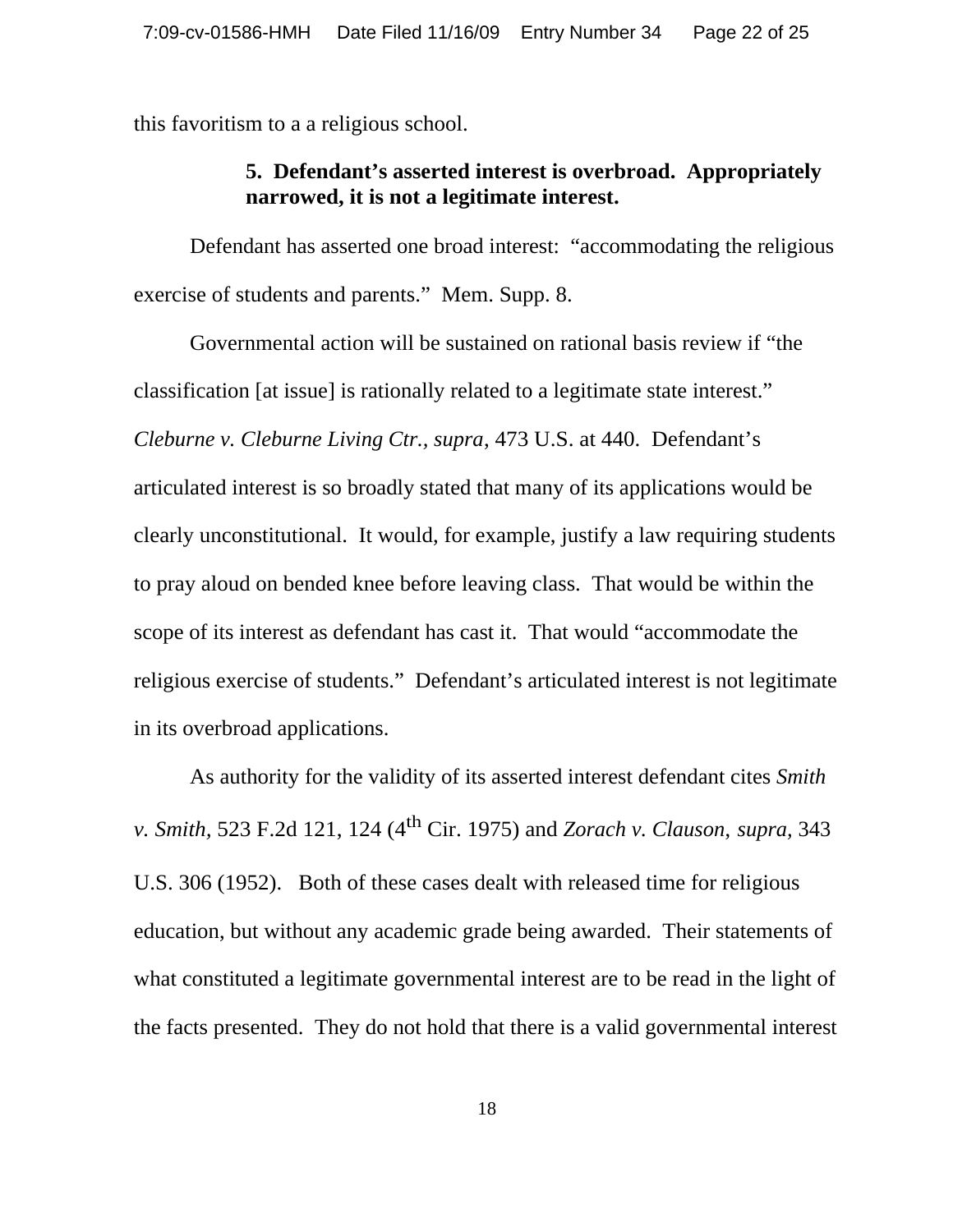in the award of an academic grade for released time religious education. Plaintiffs agree that defendant has a legitimate interest in accommodating the religious exercise of students and parents *in Zorach-style released time religious education.* That interest, however, does not fit the governmental action in this case.

At the end of its argument defendant applies an interest of properly limited scope to justify its action in this case. Defendant states: "The award of credit for the program . . . 'lift[s] a regulation that burdens the exercise of religion' by eliminating the course-credit hurdle . . . *[Corporation of Presiding Bishop v.] Amos* [483 U.S. 327] at 338 [107 S.Ct. 2682, 97 L.Ed. 2d 273 (1987)]." Governmental action for the purpose of lifting a regulation that *burdens the exercise of religion* is legitimate governmental action. But, the absence of an academic grade is no burden on the exercise of religion. Obtaining an academic grade is not a religious exercise. The free exercise of religion includes the right to enjoy released time religious education, *Zorach,* but it does not include the right to get a public school academic grade for doing so.

It *fosters* religion to give a grade for it. Giving a grade does not accommodate religion because it does not remove any burden on religion. SCBEST had previously conducted a *Zorach-*type program before academic